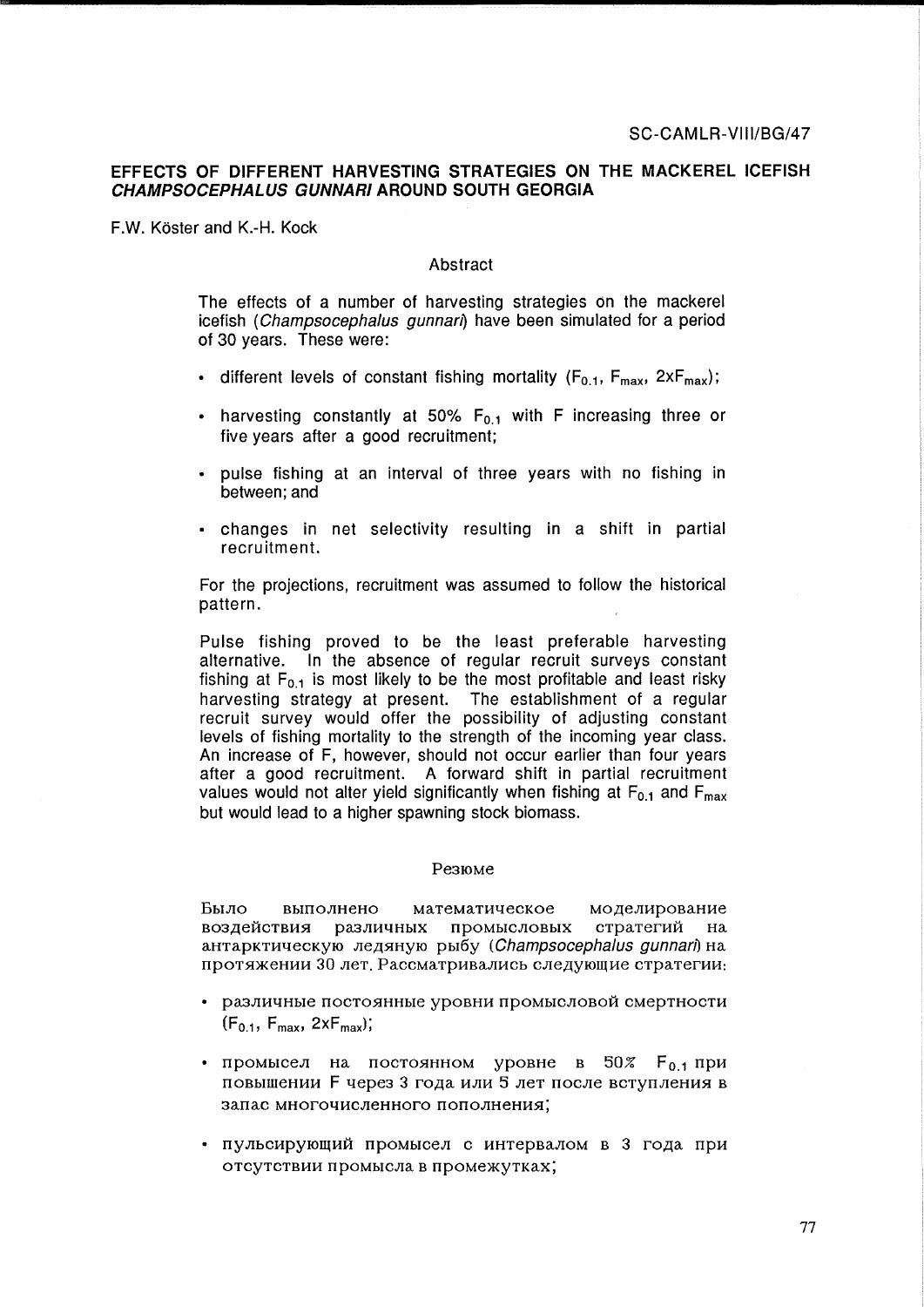изменение селективности сетей и связанное с этим изменение частичного пополнения.

При моделировании пополнение было принято за обычное.

Пульсирующий промысел является менее предпочтительным вариантом промысловой стратегии. Вероятно. что в отсутствие регулярных съемок пополнения промысел на постоянном уровне  $F_{0,1}$  в настоящее время будет наиболее выгодной и наименее промысловой рискованной стратегией. Регулярное проведение съемок пополнения предоставит возможность регулировать постоянные уровни промысловой смертности в соответствии с мощностью вступающего в пополнение годового класса. Тем не менее, F не должно повышаться ранее. чем через четыре года после многочисленного пополнения. Сдвиг вперед значений частичного пополнения не изменит объема вылова при F<sub>0.1</sub> и F<sub>max</sub>, в значительной мере, но приведет к увеличению биомассы нерестующего запаса.

## Résumé

Les effets sur le poisson des glaces (Champsocephalus gunnari) d'un certain nombre de stratégies d'exploitation ont été simulés pour une période de 30 ans. Ces stratégies sont:

- des niveaux différents de mortalité par pêche constante ( $F_{0,1}$ ,  $F_{\text{max}}$ , 2 x  $F_{\text{max}}$ ;
- une exploitation constante à 50% de  $F_{0,1}$  avec une augmentation de F, trois ou cinq ans après un bon recrutement;
- · une pêche par à-coups à intervalles de trois ans, sans aucune pêche dans l'intervalle;
- · des changements de sélectivité des filets ayant pour résultat un changement du recrutement partiel.

Pour les prévisions, le recrutement était censé suivre le modèle historique.

La pêche par à-coups s'est avérée la solution la moins souhaitable. Faute de campagnes d'évaluation régulières des recrues, il est probable que la pêche constante à F<sub>0.1</sub> soit la stratégie d'exploitation la plus profitable et la moins hasardeuse à présent. L'établissement d'une campagne régulière d'évaluation des recrues offrirait la possibilité d'ajuster les niveaux constants de mortalité par pêche à l'importance de la nouvelle classe d'âge. Une augmentation de F, cependant, ne devrait avoir lieu qu'un minimum de 4 ans après un bon recrutement. Une augmentation des valeurs de recrutement partiel ne changerait pas de beaucoup le rendement de pêche à  $F_{0,1}$  et F<sub>max</sub>, mais entraînerait une augmentation de la biomasse du stock reproducteur.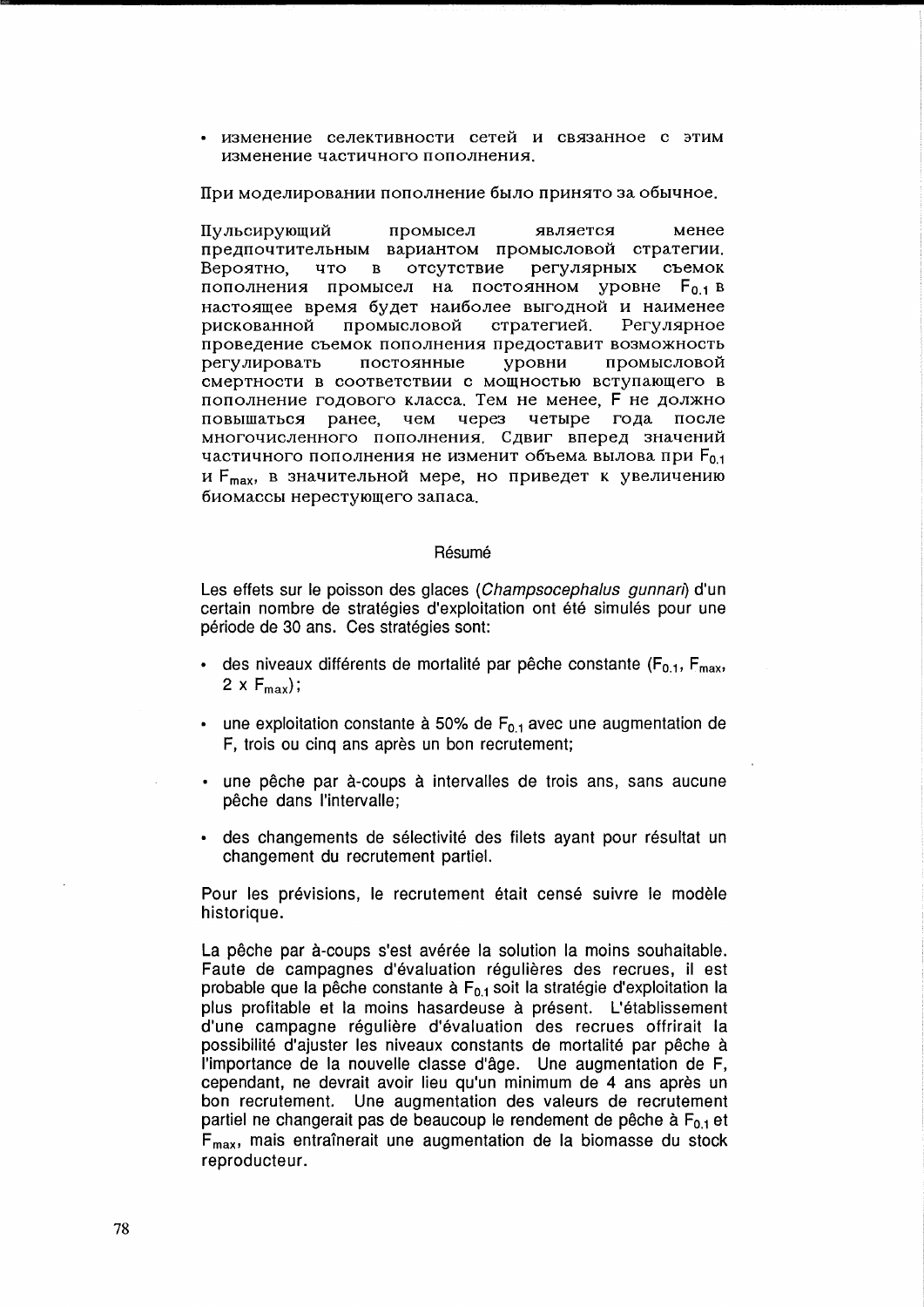## 1 . INTRODUCTION

Since 1976/77 the Antarctic icefish *Champsocephalus gunnari* has become the dominant species in the fishery around South Georgia. Catches were highest at about 93 000 tonnes, 210 000 tonnes and 105 000 tonnes in 1976/77, 1982/83 to 1983/84 and 1986/87 to 1987/88 respectively. During 1976/77 when the fishery was at its first peak 4 and 5 year old fish were the major component of the catch. Stock size is now strongly dependent on the strength of the incoming cohort and the fishery is currently based on age classes 2 and 3 of which age class 2 is not yet fully recruited.

Recruitment is the most important factor determining the size of the population. However, no regular recruit surveys (e.g. on age class 1) have been carried out to estimate the strength of the incoming year class. Advice on the total allowable catch (TAC) in the following season is largely dependent on the abundance estimate of age class 2 derived from Virtual Population Analysis (VPA). Historical recruitment has varied by a factor of up to 19 between seasons. Short-term catch predictions based on mean recruitment values are thus only of limited value (Kock and Köster, 1989).

In its Report of the Seventh Meeting, CCAMLR requested its Scientific Committee to provide advice on management options and their consequences for heavily exploited fish stocks. Such advice should consider, *inter alia*: the likely trajectories of catch and spawning stock biomass under different patterns of fishing mortality including:

- different constant levels of F including  $F_{0,1}$ ; and
- a complete ban, or a low value of F for a short period followed by a higher level.

The Commission further noted that its decisions in respect to fisheries management would be facilitated by alternative management recommendations and their consequences for each of the fisheries requiring management. This should include, beside TACs for the current season, a forecast for catch levels in the following season based upon realistic assumptions about fishing mortality and recruitment (CCAMLR, 1988a,. p. 26-27).

In the following we have tried to demonstrate the effect of some of the harvesting strategies mentioned above in the stock of C. *gunnari* around South Georgia. The effects of factors such as stock size, spawning stock size and environment on the size of the recruiting year class are presently not known. We have therefore used the historical recruitment pattern for our simulations. Hennemuth et al. (1987) used a probabilistic model based on recruitment series of 18 fish stocks from various parts of the world in their analysis of South Georgia fish stocks.

# 2. MATERIAL AND METHODS

Simulations of catch and spawning stock biomass (SS B) under different potential harvesting regimes reflecting the Commission's requests were performed for a period of 30 years (1988/89 to 2017/18) using the ICES Standard Prediction Program (Anon., 1981). Input data such as the preliminary catch and the actual stock size in 1988/89, partial recruitment to fishing mortality values, estimates of natural mortality, maturity ogives and weight-at-age values were those used by Kock and Koster (1989) for their short-term projections (Table 1). Future recruitment was assumed to follow the historical pattern as has been derived from Virtual Population Analysis for the period 1971/72 to 1984/85 (Figure 1) (Kock and Koster, 1989). Growth, maturity, natural mortality and partial recruitment had been assumed not to change over the 30 years.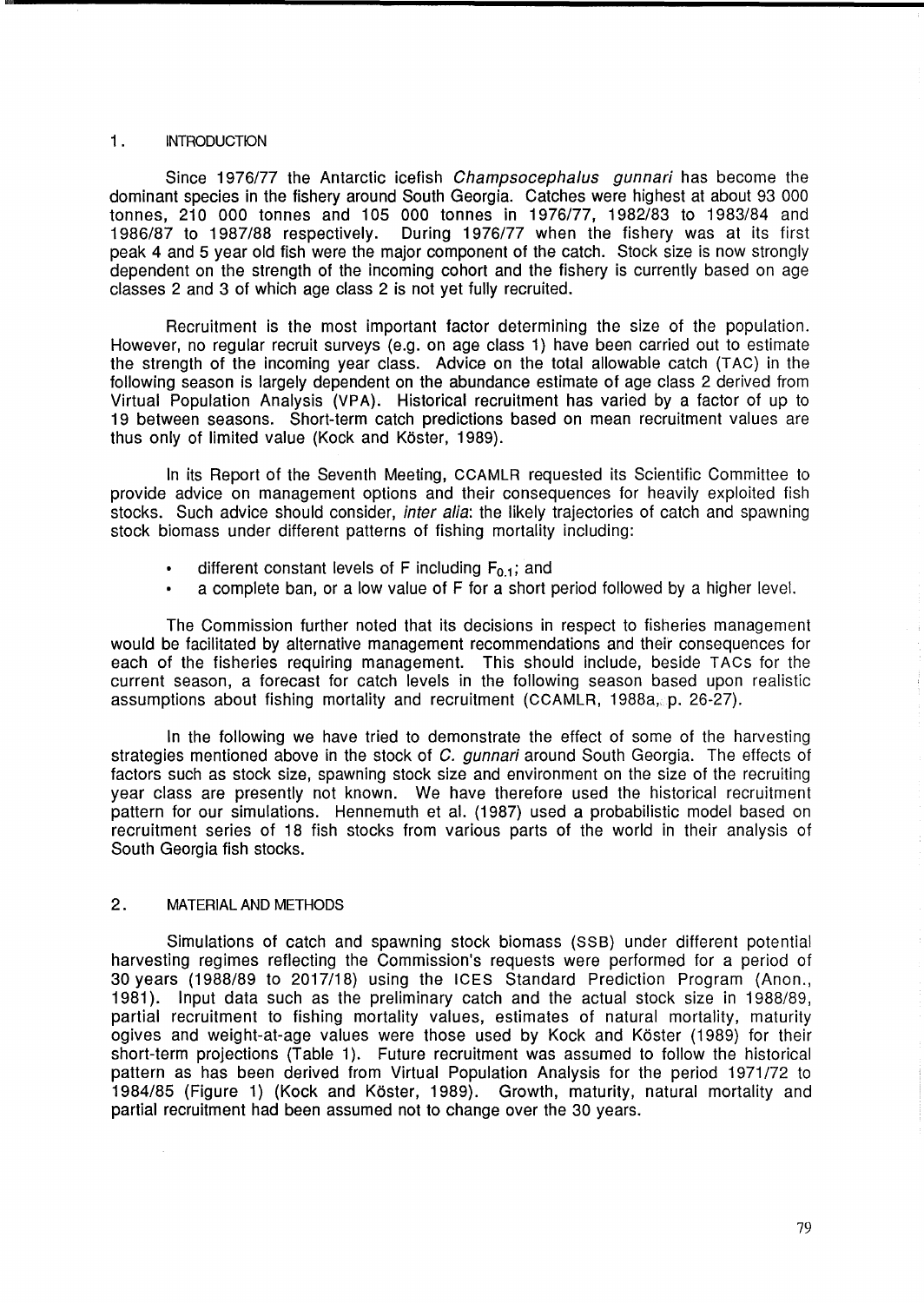The first harvesting option included different levels of constant fishing mortality at  $F_{0.1}$  (0.252),  $F_{max}$  (0.596) and  $2xF_{max}$  (1.192) (Kock and Köster, 1989) throughout the whole period (1 a, b, c).

The second option was harvesting constantly at 50%  $F_{0.1}$ , with an increase of F three years after a good recruitment of age class 1 (> 900 x 106 individuals) had been observed. The increase in fishing mortality was adjusted not to exceed the cumulative values of  $F_{0,1}$ (7.308),  $F_{\text{max}}$  (17.284) and  $2xF_{\text{max}}$  (34.569) for the 30 year period (2 a, b, c).

The third option differed from the second option by a delay in the increase of F to five years after a good recruitment (3 a, b, c).

The fourth option simulated the effects of pulse fishing at an interval of three years without any harvesting in between  $(4 \text{ a}, \text{ b}, \text{ c})$ .

Mesh size regulations as a means of protecting juvenile fish and first spawners of C. gunnari is under debate in CCAMLR at present (CCAMLR, 1988b; Kock, 1989). A change in net selectivity either by an increase of mesh size and/or the introduction of different mesh types (e.g. square meshes) is likely to occur. This would result in a change in the exploitation pattern. We have therefore simulated the effect of decreased partial recruitment of the youngest age classes by shifting the age-specific mortalities from the VPA one year forward. Partial recruitment values were recalculated for a reference F averaged over age classes 4 to 8 (Table 2). In order to keep results easier to understand we have only presented results for  $F_{0.1}$  (recalculated option 1a) and  $F_{\text{max}}$  (recalculated option 1b) here.

## 3. RESULTS

Catch and spawning stock biomass projections for different harvesting strategies are presented in Figures 2 to 15. Key results for each projection are given in Table 2. These are: the cumulative catch over the 30 year period; the average spawning stock biomass with corresponding coefficients of variation (CV); and the number of years with a spawning stock biomass of less than 100 000 tonnes, of less than the 1988/89 level of 53 400 tonnes and of less than the lowest spawning stock biomass recorded of 24 800 tonnes.

3.1 Variation of Catch and Spawning Stock Biomass Estimated for Different Harvesting Strategies at Constant Levels of F

Cumulative catch is lowest when harvesting is carried out constantly at 50%  $\overleftarrow{\mathsf{F}}_{0.1}$  with an increase of F three years after a good recruitment (option 2) (Table 3). Cumulative catch is highest at the same level of F but with an increase of F five years subsequent to a good recruitment (Table 3). Pulse fishing at an interval of three years (option 4) resulted in a cumulative catch higher than that for option 2, but lower than that obtained when fishing constantly at  $F_{0.1}$  and  $F_{max}$  (option 1) (Table 3).

The lowest average spawning stock biomass is observed at a cumulative F of 7.308 for option 3. Both other levels of F for the same option, however, result in the highest average spawning stock biomass (Table 3). The high coefficients of variation within option 3 a, b, c are due to an increase in spawning stock biomass up to 290 000 tonnes when fishing at 50% of  $F_{0.1}$  until five years after a good recruitment. After the increase of F to a level of 0.735, however, spawning stock biomass drops substantially to less than 125 000 tonnes (Figure 4). At a cumulative level of F of 17.286 spawning stock biomass will decrease to less than 100 000 tonnes in 16 of the 30 years. In five out of the 30 years it would even fall below the 1988/89 level (Figure 8). At a cumulative level of F of 34.569 spawning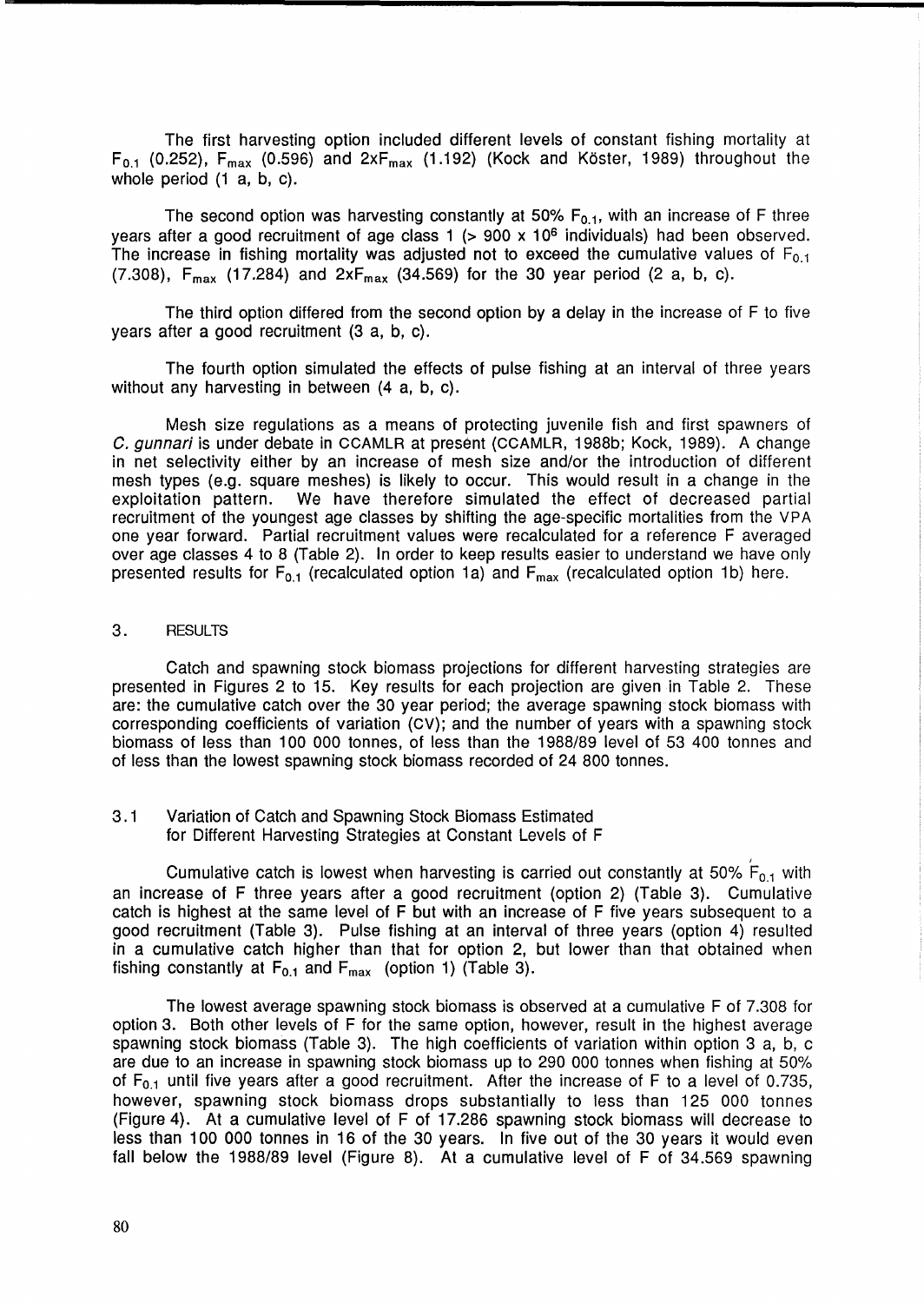stock biomass would be less than the 1988/89 level in even 10 out of 30 years. This would include two years with spawning stock biomass below the lowest observed level of 24 800 tonnes (Figure 12).

The highest spawning stock biomass is achieved when fishing is carried out constantly at  $F_{0.1}$  (option 1a). Both other levels of F within option 1,  $F_{\text{max}}$  and  $2xF_{\text{max}}$ , lead to the lowest average spawning stock biomass (Table 3). In contrast to option 3, the coefficients of variation in option 1 are considerably lower. At a cumulative F of 17.286 (option 1b) spawning stock biomass is expected to fall below 100 000 tonnes in 12 years out of 30 including five years when spawning stock biomass will fall below the 1988/89 level (Figure 6). At a cumulative F of 34.569 (option 1c) spawning stock biomass will fall below the 1988/89 level in eight out of 30 years including two years below the lowest spawning stock size observed (Figure 10).

Fishing constantly at 50%  $F_{0.1}$ , with an increase in F three years after a good recruitment (option 2) and pulse fishing (option 4), result in average levels of spawning stock biomass with the lowest coefficients of variations for option 2 compared to relatively high Cvs for option 4 (Table 3). Consequently, option 2 leads to the lowest number of extreme spawning stock biomass estimates. At a cumulative level of F of 17.286, for example, spawning stock biomass would never fall below the 1988/89 level (Figure 7). At the same level of F, pulse fishing (option 4) would result in a spawning stock biomass to be less than the 1988/89 level in four out of the 30 years including one year with a spawning stock size below the lowest observed value (Figure 9).

## 3.2 Variation of Catch and Spawning Stock Size Estimated for Different Levels of F

The cumulative catch is 904 000 to 922 000 tonnes at  $F_{0.1}$  (options 1a, 2a, 3a, 4a; Table 3), 1 039 000 to 1 160 000 tonnes at  $F_{max}$  (options 1b, 2b, 3b, 4b; Table 3) and 1 044 000 to 1 175 000 tonnes at  $2xF_{max}$  (options 1c, 2c, 3c, 4c; Table 3) respectively. Under constant mortality policies (option 1) fishing at  $F_{\text{max}}$  gives a higher catch than  $F_{0,1}$  and  $2xF_{max}$  (1 074 000, 922 000 and 1 073 000 tonnes). However, if fishing mortality varies from year to year within the same cumulative total, the picture changes. The highest fishing mortality ( $2xF_{max}$ ) will then give the highest catches, especially if fishing is timed to increase five years after good recruitment.

The corresponding average spawning stock biomass is 168 000 to 172 000 tonnes at  $F_{0.1}$ , 105 000 to 125 000 tonnes at  $F_{max}$  and 69 000 tonnes at 2x $F_{max}$  respectively (Table 3). Average spawning stock biomass is thus 26 to 39% at  $F_{\text{max}}$  and 36 to 60% at  $2xF_{\text{max}}$ lower than spawning stock size at  $F_{0.1}$ .

## 3.3 Variation of Catch and Spawning Stock Biomass for Different Sets of Partial Recruitment Values

Variation of catch and spawning stock biomass due to changes in partial recruitment (= net selectivity, option 5) for harvesting at  $F_{0,1}$  and  $F_{\text{max}}$  constantly are shown in Figures 14 and 15.

For harvesting at  $F_{0,1}$  the cumulative catch will be reduced by 4% to 886 000 tonnes if partial recruitment is shifted by one year forward from the present stage. Average spawning stock biomass, however, will increase by 19% to 206 000 tonnes (Table 3). For fishing at  $F_{\text{max}}$  the cumulative catch will increase by 2% to 1 094 000 tonnes and spawning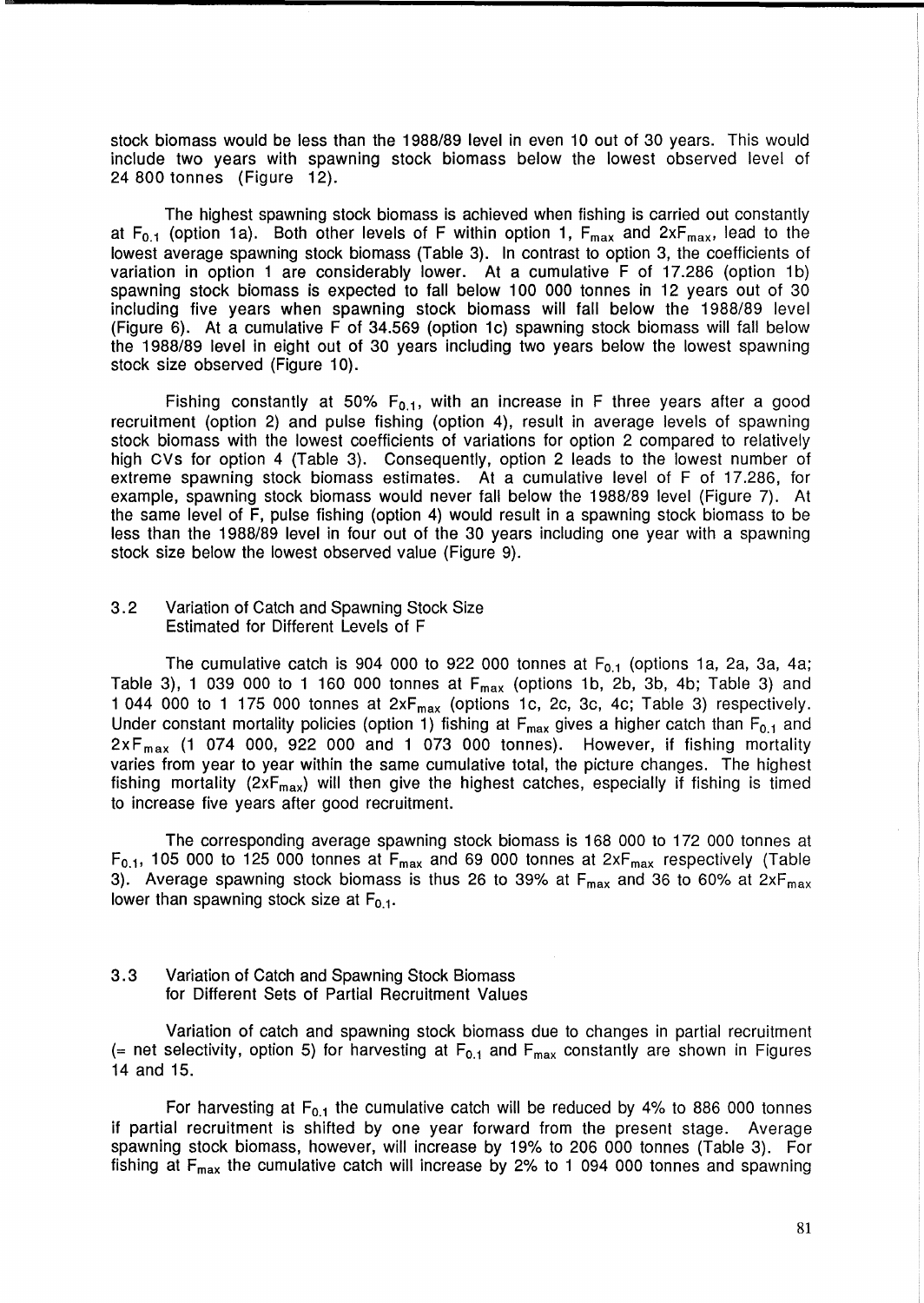stock biomass will be raised by 38% to 145 600 tonnes (Table 3). The coefficient of variation will slightly increase after the change in partial recruitment. Spawning stock biomass, however, will be continuously higher throughout the 30 year period (Figures 14 and 15). Consequently, fishing at  $F_{\text{max}}$  will never reduce spawning stock biomass below the 1988/89 level.

### 4. DISCUSSION

With the exception of fishing, it is the size of the recruiting year class that effects the future stock size of C. gunnari around South Georgia far more than changes in growth, maturity or natural mortality (Hennemuth et al., 1987; Kock and Koster, 1989). Maturity and weight-at-age had not changed significantly in the course of the fishery (Kock, 1989; Kock and Koster, 1989). For this reason we assumed for our projections of future catches and spawning stock size that growth, maturity and natural mortality would not change over time. Partial recruitment values have been assumed to remain constant as well. However, as partial recruitment values are likely to change over a 30 year period of time due to alterations in the fishery, we have investigated that effect in a separate set of simulations by shifting partial recruitment values one year forward.

The aim of our simulations has not been to model or predict future recruitment, but to assess the effect of different harvesting strategies on a stock with highly fluctuating recruitment. Historical recruitment derived from VPA analysis has followed a cyclic pattern (Kock and Koster, 1989) which seemed to be largely independent of spawning stock size. We have therefore assumed that future recruitment will follow the historical pattern instead of applying randomly fluctuating recruitment values estimated from a probabilistic model to our data (see Hennemuth et al., 1987). It is obvious that this should have affected our results, as yield from a series of good year classes should be higher that from a single one. On the other hand a series of poor year classes would likely result in a reduction of spawning stock biomass below the level derived from randomly fluctuating recruitment values.

Article 11, 3a of the Convention for the Conservation of Antarctic Marine Living Resources states that "Any harvesting [....] shall be conducted in accordance [....] with the following principles of conservation:

> prevention of decrease in the size of any harvested population to levels below those which ensure its stable recruitment. For this purpose its size should not be allowed to fall below a level close to that which ensures the greatest net annual increment." (CCAMLR, 1988).

No stock-recruitment relationship seems to be apparent in C. *qunnari* around South Georgia. It is likely, however, that a larger and relatively stable spawning stock would minimize the risk of recruitment failure, in particular since spawning stock sizes derived from VPA analysis tend to overestimate the number of fish actually spawning (Kock, 1989). We have used estimates of average spawning stock biomass, their corresponding coefficients of variations and the number of years when spawning stock size was below a certain level (see Table 3) as a measure of overall level of spawning stock biomass and spawning stock 'stability'.

Of all the options studied, fishing at constant  $F_{0,1}$  (option 1a) would result in the second largest cumulative catch and a high and relatively stable spawning stock. Fishing at higher levels of constant  $F$  ( $F_{max}$  and  $2xF_{max}$ , options 1 b, c) would produce average cumulative yields and an average stability relative to the other options.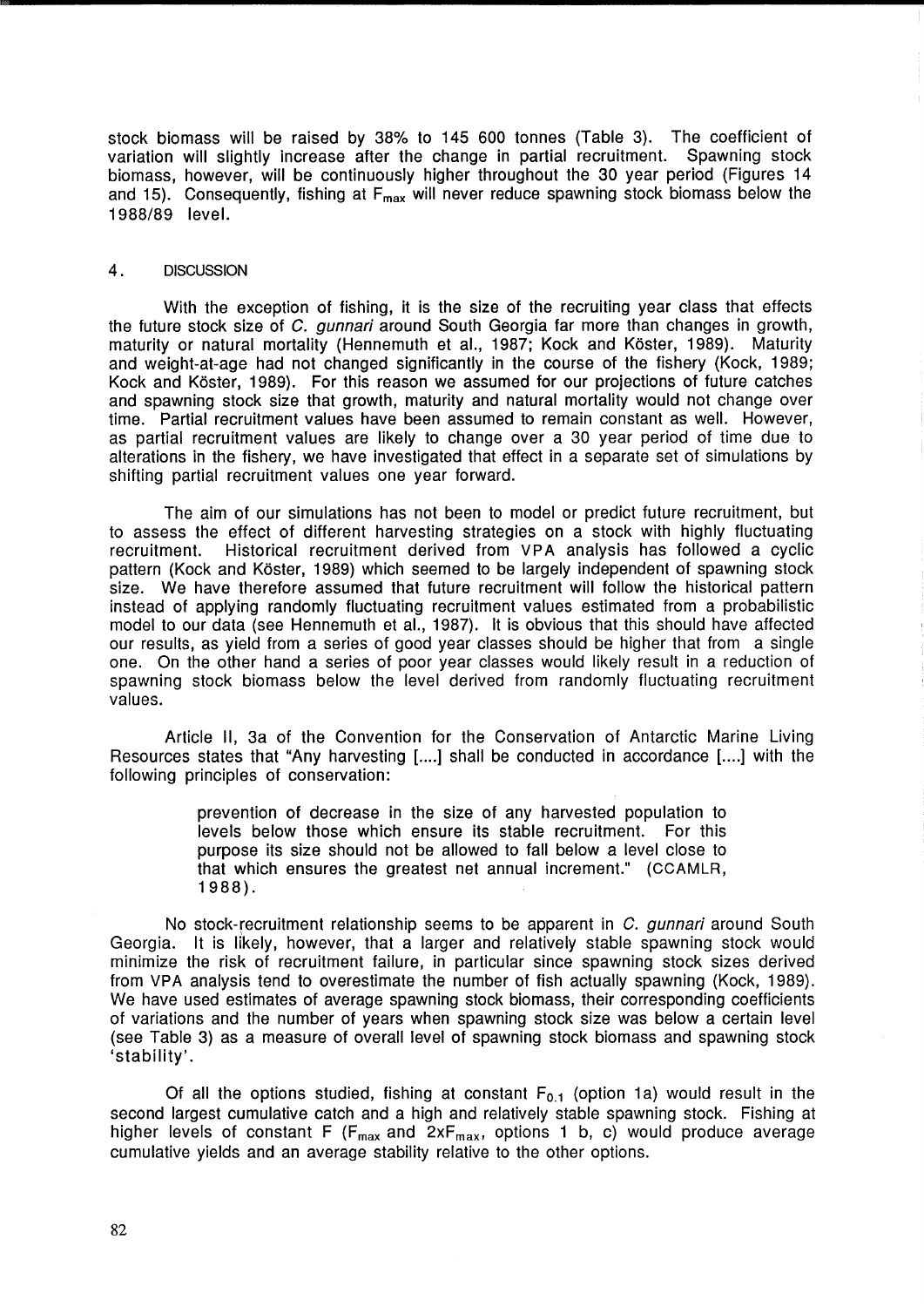Harvesting at a low constant level of F (50%  $F_{0,1}$ ) and an increase of F three years after a good recruitment (option 2) would result in the lowest cumulative yield of all options, the highest stability of the spawning stock and an average spawning stock size relative to the other options.

Fishing at a constant level of F of 50%  $F_{0.1}$  and an increase of F five years after a good recruitment (option 3) would result in the highest cumulative catch of all options coupled with a relatively low stability of the spawning stock.

Pulse fishing (option 4) would produce an average cumulative yield with the lowest stability of all options. Spawning stock size would be at an average level.

Throughout all options fishing at  $F_{\text{max}}$  would produce a cumulative yield 15 to 19% (= 4 500 to 6 000 tonnes per year) higher and an average spawning stock biomass 26 to 39% lower compared to fishing at  $F_{0,1}$ . Harvesting at  $2xF_{max}$  would increase cumulative yield by 16 to 22%  $(= 4, 700, 6, 600, 600, 600)$  tonnes per year) and reduce average spawning stock biomass by 36 to 60% compared to fishing at  $F_{0,1}$ . Stability of the spawning stock would decrease with increasing cumulative F.

Shifting of partial recruitment values one year forward as a result of changes in net selectivity would produce a reduction in cumulative catch by 4% and an increase in spawning stock biomass by 19% relative to the present values when fishing at  $\mathsf{F_{0.1}}.$  If harvesting is maintained at F=0.596 (the present value of  $F_{max}$ ) then shifting partial recruitment values one year forward will increase cumulative yield by 2% and spawning stock size by 38% relative to the present partial recruitment values.

No regular fishery-independent recruitment surveys have been carried out around South Georgia so far. Information on age class 1 is only available from the VPA and is known to have a high degree of uncertainty, at least for the most recent years in the VPA.

In the absence of any reliable prediction of the strength of the incoming cohort from fishery-independent sources (surveys, recruitment models) the application of a harvesting strategy with a constant low F (50%  $F_{0,1}$ ) and an increase of F three years after a good recruitment (option 2) seems to have little meaning at present.

Abundance estimates of age class 1 from the VPA four years after recruitment (to establish a TAC for five years after a good recruitment) are likely to be more reliable than after two years. This seems to favour option 3. However, this estimate is still entirely based on fishery-dependent information. Any false prognosis would further destabilize the spawning stock which is already less stable than predicted for options 1 and 2.

Pulse fishing had been mentioned as one potential alternative strategy in harvesting Antarctic finfish (Gulland, 1983). Pulse fishing at a three year interval (option 4) would destabilize the spawning stock most, but would only produce average cumulative yields.

In the present state, fishing at a constant level of F is likely to be the most meaningful and least risky harvesting strategy for C. gunnari around South Georgia. The most appropriate level of F seems to be  $F_{0.1}$ . Fishing at  $F_{\text{max}}$  would produce an annual catch which is only 3 000 tonnes higher relative to fishing at  $F_{0.1}$  but an average spawning stock biomass which is 39% less than at the  $F_{0.1}$  level. Spawning stock biomass would fall five times below the 1988/89 level, which may bear additional risks for recruitment failure. Fishing at a high spawning stock biomass would be more renumerative (in catch-per-unit-effort) than on a low spawning stock biomass.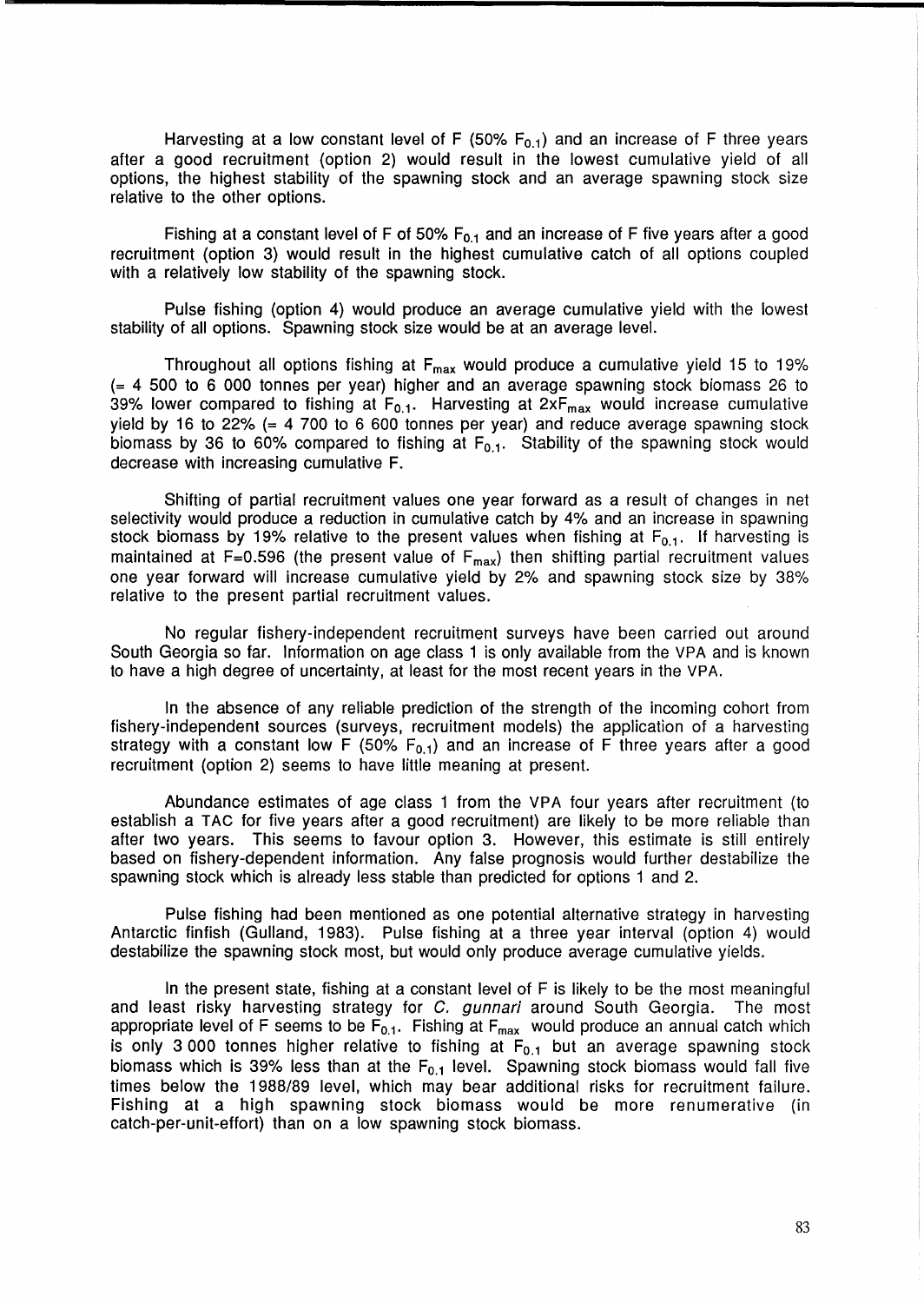A cautious increase of F beyond the level of  $F_{0.1}$ , however, seems to be feasible if net selectivity experiments are able to demonstrate that an increase in mesh size and/or the introduction of new mesh types would lead to the forward shift in partial recruitment values assumed in our simulations.

After regular fishery-independent recruitment surveys have been established to predict the strength of the incoming cohort, an adjustment of F values to the recruitment of good (or poor) year classes (options 2 and 3) should also be practicable. Fishing mortality should be increased later than three years after a good recruitment (option 3). An increase after only three years (option 2) would not produce a higher yield. As the higher yield in option 3 is coupled with a higher instability of the spawning stock, F should only be increased moderately.

The intention of our paper is to provide a starting point for discussing alternative strategies. However, it should be kept in mind that additional risks exist when converting fishing mortality into TAC. Estimates of stock size are usually derived from research vessel surveys which do have a considerable variability. TACs may therefore miss the target F by a substantial margin.

#### ACKNOWLEDGEMENT

We are very much indebted to Drs W. de la Mare and J.A. Gulland for their valuable comments on the manuscript and to Mrs Jutta Arndt for typing the manuscript.

### **REFERENCES**

- ANONYMOUS. 1981. Report of the ACFM Group on Standard ICES Assessment Computer Programs ICES Doc. C.M. 1981/G: 4. (Mimeogr.).
- CCAMLR. 1988a. Report of the Seventh Meeting of the Commission (Hobart, Australia, 24 October - 4 November 1988). p. 121.
- CCAMLR. 1988b. Report of the Seventh Meeting of the Scientific Committee (Hobart, Australia, 24 October - 31 October 1988). p. 207.
- GULLAND, J.A. 1983. The development of Fisheries and stock assessment of resources in the Southern Ocean. Mem. Natl. Inst. Polar Res. Spec. Iss. 27: 233-246.
- HENNEMUTH, R.C., K.D. 81SACK and G. DUHAMEL. 1987. Simulation of recovery rates of fish stocks in the South Georgia and Kerguelen Islands areas. SC-CAMLR Selected Scientific Papers 1987: 229-300.
- KOCK, K.H. 1989. Reproduction in the Antarctic icefish Champsocephalus gunnari and its implications for fisheries management in the Atlantic sector of the Southern Ocean. SC-CAMLR-VIII/8G/1S. p. 15. (Mimeogr.).
- KOCK, K.-H. and F.W. KÖSTER. 1989. The state of exploited fish stocks in the Atlantic sector of the Southern Ocean. Mitt. Inst. Seefisch. Hamburg. 46: 1-73.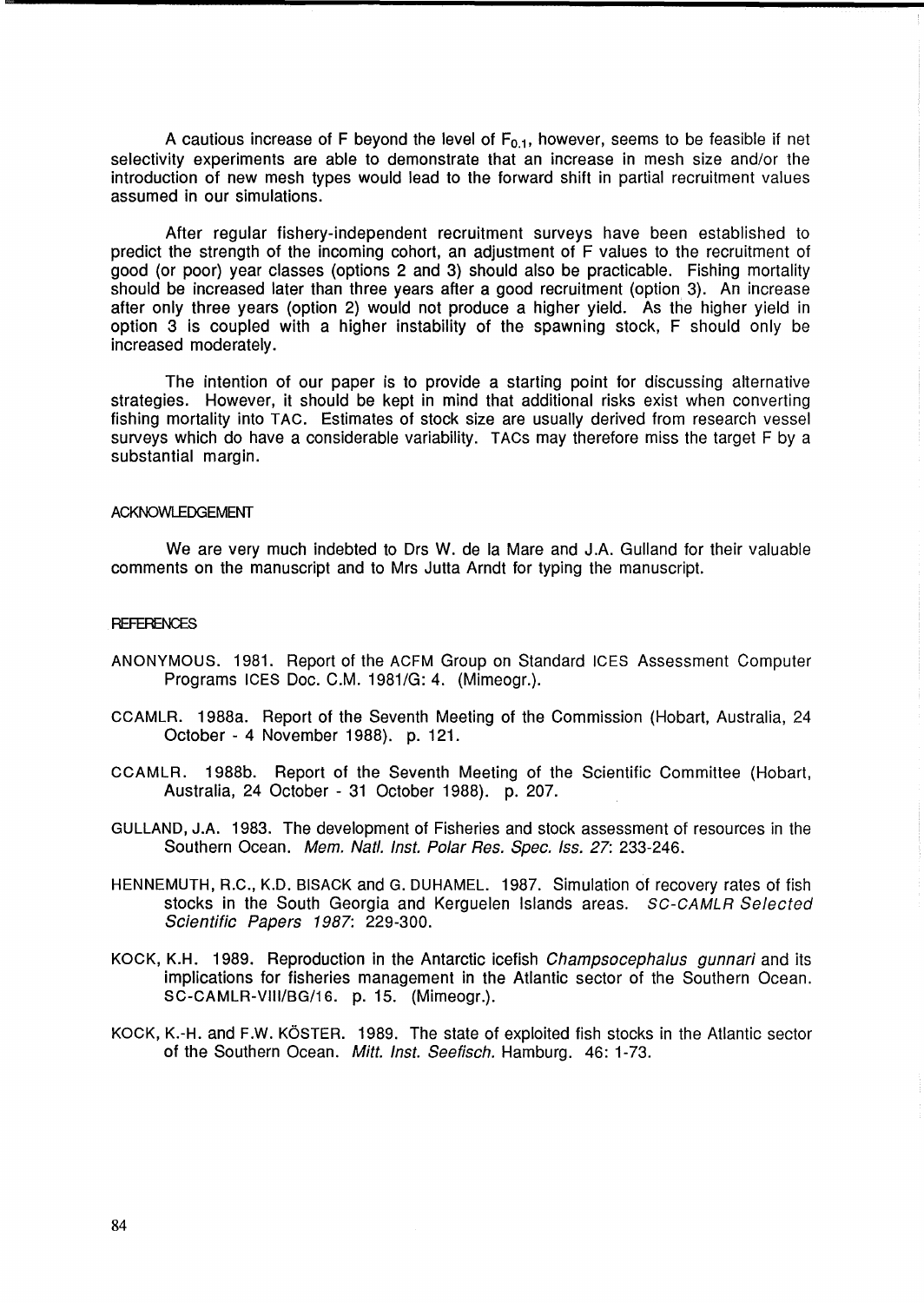Table 1: List of input values for yield and stock projection of *Champsocephalus gunnari* in Subarea<sup>'</sup>48.3.

The reference F is the mean F for the age-group range from 3 to 7.

Assumed catch in  $1988/89 = 23000$  tonnes

Data are listed in the following units:

Number of fish: Weight by age-group in the catch: numbers x 10<sup>3</sup>  $g \times 10^3$ <br> $g \times 10^3$ Weight by age-group in the stock:

| Age            | <b>Stock Size</b> | Partial<br>Recruitment | Natural<br>Mortality | Maturity<br>Ogive | Weight in<br>the Catch | Weight in<br>the Stock |
|----------------|-------------------|------------------------|----------------------|-------------------|------------------------|------------------------|
|                | 558816            | 0.0342                 | 0.3500               | 0.0000            | 0.034                  | 0.034                  |
| $\overline{2}$ | 385993            | 0.2591                 | 0.3500               | 0.7750            | 0.086                  | 0.086                  |
| 3              | 38636             | 0.7719                 | 0.3500               | 0.8070            | 0.153                  | 0.153                  |
| 4              | 32682             | 0.9980                 | 0.3500               | 1.0000            | 0.243                  | 0.243                  |
| 5              | 25915             | 1.0568                 | 0.3500               | 1.0000            | 0.337                  | 0.337                  |
| 6              | 11744             | 1.0987                 | 0.3500               | 1.0000            | 0.482                  | 0.482                  |
| 7              | 2202              | 1.0746                 | 0.3500               | 1.0000            | 0.632                  | 0.632                  |
| 8              | 210               | 1.0000                 | 0.3500               | 1.0000            | 0.805                  | 0.805                  |
| 9              | 43                | 1.0000                 | 0.3500               | 1.0000            | 1.142                  | 1.142                  |

Table 2: Set of partial recruitment values reflecting a change in mesh selectivity in the fishery on Champsocephalus gunnari in Subarea 48.3.

| Aœ         | <b>Partial Recruitment</b> |
|------------|----------------------------|
|            | 0.0002                     |
| 2<br>3     | 0.0364<br>0.2690           |
|            | 0.7928                     |
| 5<br>6     | 1.0143<br>1.0943           |
|            | 1.0995                     |
| 8<br>$9 +$ | 1.0709<br>1.0000           |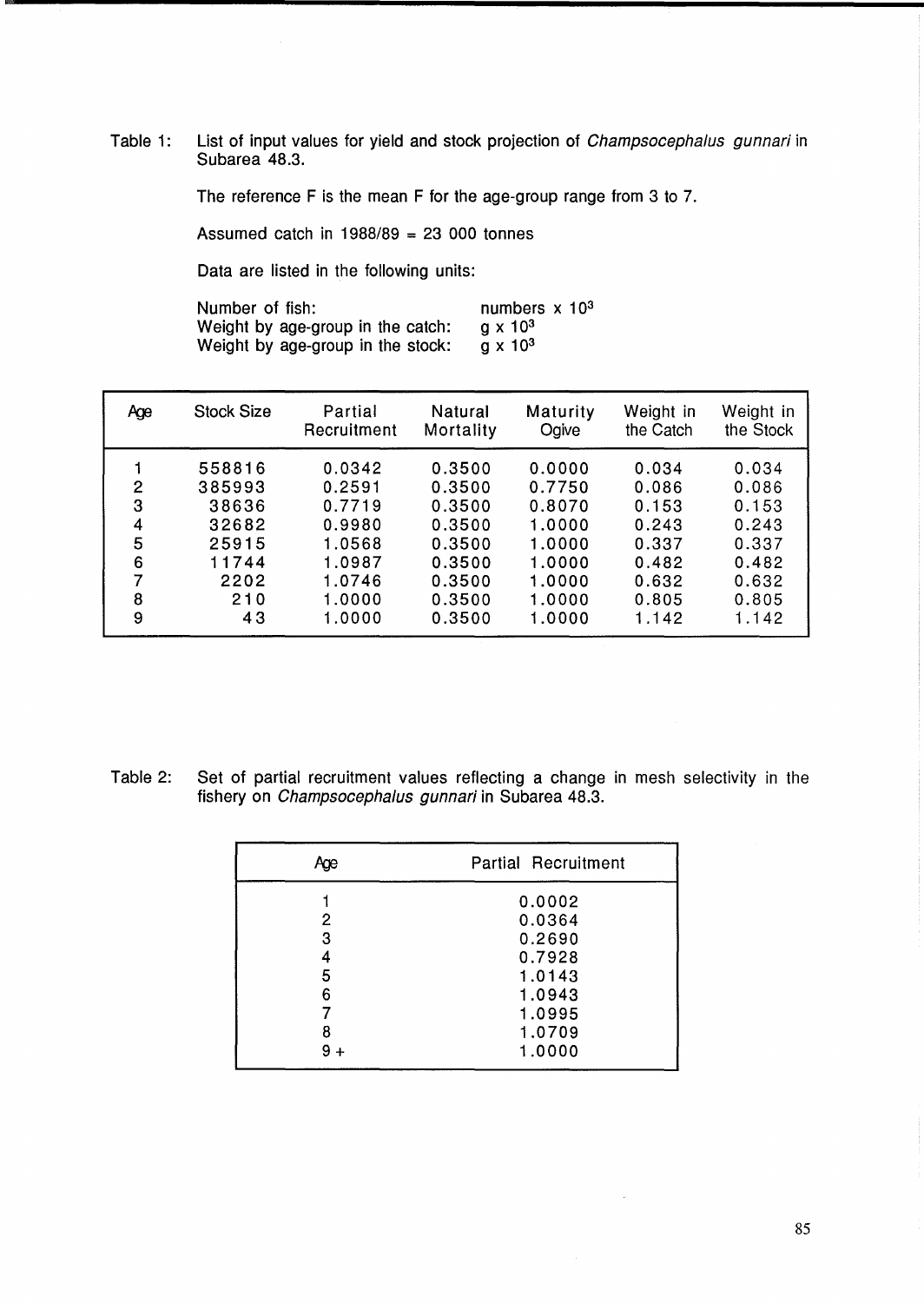00 Table 3: Simulated harvesting strategies of Champsocephalus gunnari in Subarea 48.3, total catch during the 30 year period of projection, average spawning stock biomass (SSB) and corresponding coefficients of variation (CV) as well as numbers of years with SSB below 100 000 tonnes, below the 1988/89 level of 53 400 tonnes and below the lowest value on record of 24 800 tonnes.

| Option         | <b>Harvesting Strategy</b>                                                                           | Cumulative F | <b>Total Catch</b><br>(tonnes) | <b>SSB</b> | CVI   | 100 000 tonnes 1988/89 | Number of Years with SSB Below: | level Lowest Level |
|----------------|------------------------------------------------------------------------------------------------------|--------------|--------------------------------|------------|-------|------------------------|---------------------------------|--------------------|
| 1a             | Constant fishing at<br>$F_{0,1}$ (0.252)                                                             | 7.308        | 922 041                        | 172 749    | 0.404 | 6                      | 0                               | $\Omega$           |
| 2a             | Constant fishing at 50%<br>$F_{0.1}$ , increased $F(0.735)$<br>three years after good<br>recruitment | 7.308        | 903 726                        | 170 426    | 0.344 | 6                      | 0                               | 0                  |
| 3a             | Constant fishing at 50%<br>$F_{0.1}$ , increased $F(0.735)$<br>five years after good<br>recruitment  | 7.308        | 977 841                        | 167 999    | 0.415 | 6                      | 0                               | $\mathbf 0$        |
| 4a             | Pulse fishing (F=0.812)<br>with a period of three<br>years                                           | 7.308        | 912 045                        | 170 428    | 0.435 | 7                      | 1                               | $\mathbf 0$        |
| 1 <sub>b</sub> | Constant fishing at<br>$F_{\text{max}}$ (0.596)                                                      | 17.284       | 1 074 106                      | 105 564    | 0.418 | 12                     | 5                               | 0                  |
| 2 <sub>b</sub> | Constant fishing at 50%<br>$F_{0.1}$ , increased $F(2.398)$<br>three years after good<br>recruitment | 17.286       | 1 039 179                      | 116 482    | 0.390 | $12$                   | 0                               | 0                  |
| 3 <sub>b</sub> | Constant fishing at 50%<br>$F_{0.1}$ , increased $F(2.398)$<br>five years after good<br>recruitment  | 17.286       | 1 159 527                      | 125 223    | 0.617 | 16                     | 5                               | $\mathbf 0$        |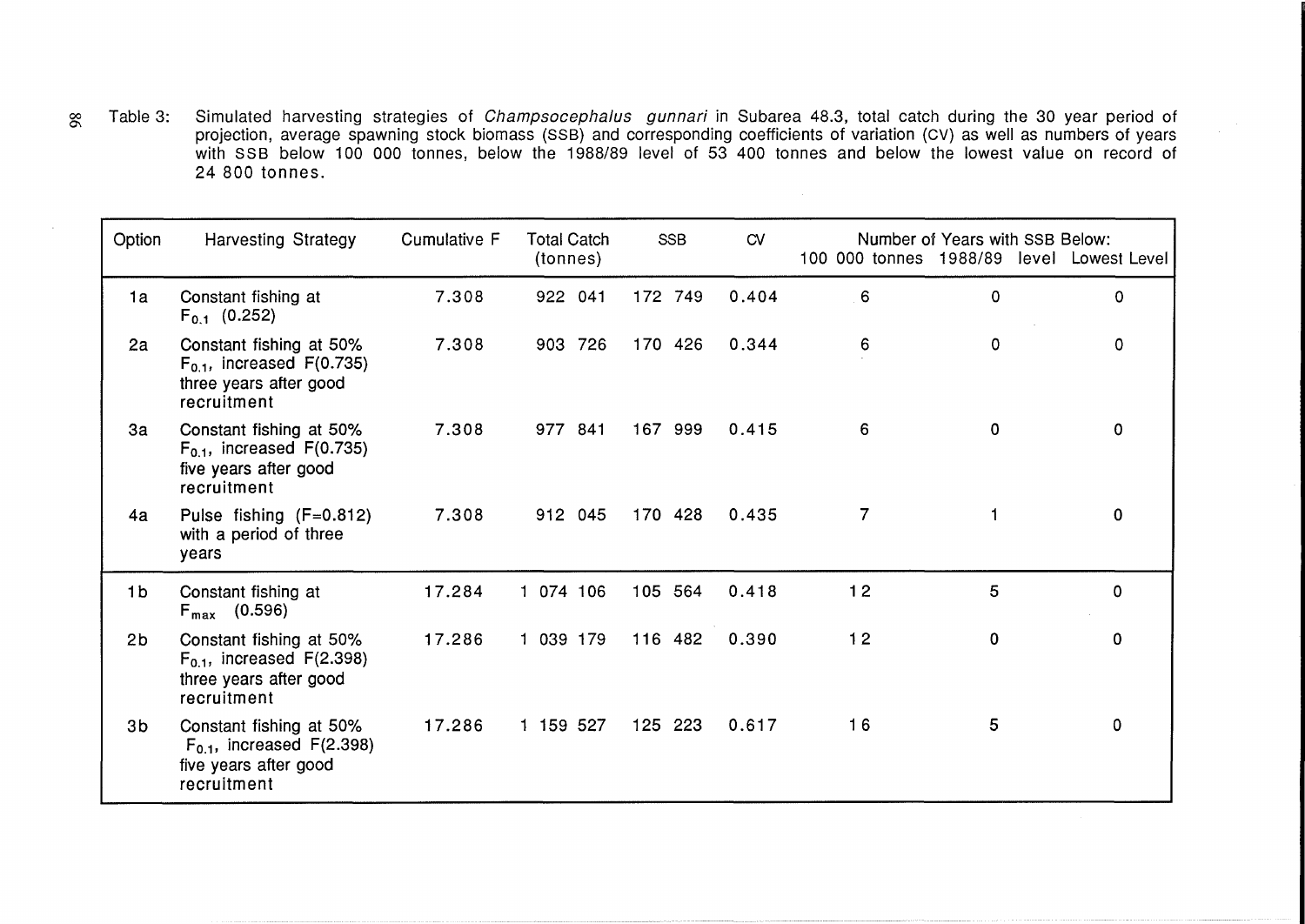Table 3 (continued)

| Option         | <b>Harvesting Strategy</b>                                                                          | Cumulative F | <b>Total Catch</b><br>(tonnes) | <b>SSB</b>  | CVI   |    | Number of Years with SSB Below:<br>100 000 tonnes 1988/89 level Lowest Level |                |
|----------------|-----------------------------------------------------------------------------------------------------|--------------|--------------------------------|-------------|-------|----|------------------------------------------------------------------------------|----------------|
| 4 <sub>b</sub> | Pulse fishing (F=1.92)<br>with a period at three<br>years                                           | 17.280       | 073 940                        | 110 521     | 0.533 | 17 | 4                                                                            |                |
| 1 <sub>c</sub> | Constant fishing at $2xF_{max}$                                                                     | 34.569       | 073 067                        | 716<br>69.  | 0.461 | 26 | 8                                                                            | $\mathbf{2}$   |
| 2c             | Constant fishing at 50%<br>three years after good<br>recruitment                                    | 34.569       | 1 044 465                      | 86 567      | 0.499 | 21 | 6                                                                            | $\overline{2}$ |
| 3 <sub>c</sub> | Constant fishing at 50%<br>$F_{0,1}$ , increased $F(4.321)$<br>five years after good<br>recruitment | 34.569       | 1 175 421                      | 106 911     | 0.744 | 19 | 10                                                                           | $\overline{2}$ |
| 4 <sub>c</sub> | Pulse fishing (F=3.841)<br>with a period of three<br>years                                          | 34.569       | 1 109 625                      | 82 749      | 0.636 | 22 | 9                                                                            | 3              |
| 5a             | Constant fishing at $F_{0,1}$ ,<br>changed mesh selectivity                                         | 7.308        | 885 610                        | 206<br>036  | 0.412 | 6  | 0                                                                            | 0              |
| 5 <sub>b</sub> | Constant fishing at $F_{\text{max}}$<br>changed mesh selectivity                                    | 17.184       | 094 016<br>1.                  | 145 580     | 0.427 | 10 | 0                                                                            | 0              |
|                |                                                                                                     |              |                                | the company |       |    |                                                                              |                |

the company's

والمتحادثين

 $\mathbf{A}^{(1)}$  and  $\mathbf{A}^{(2)}$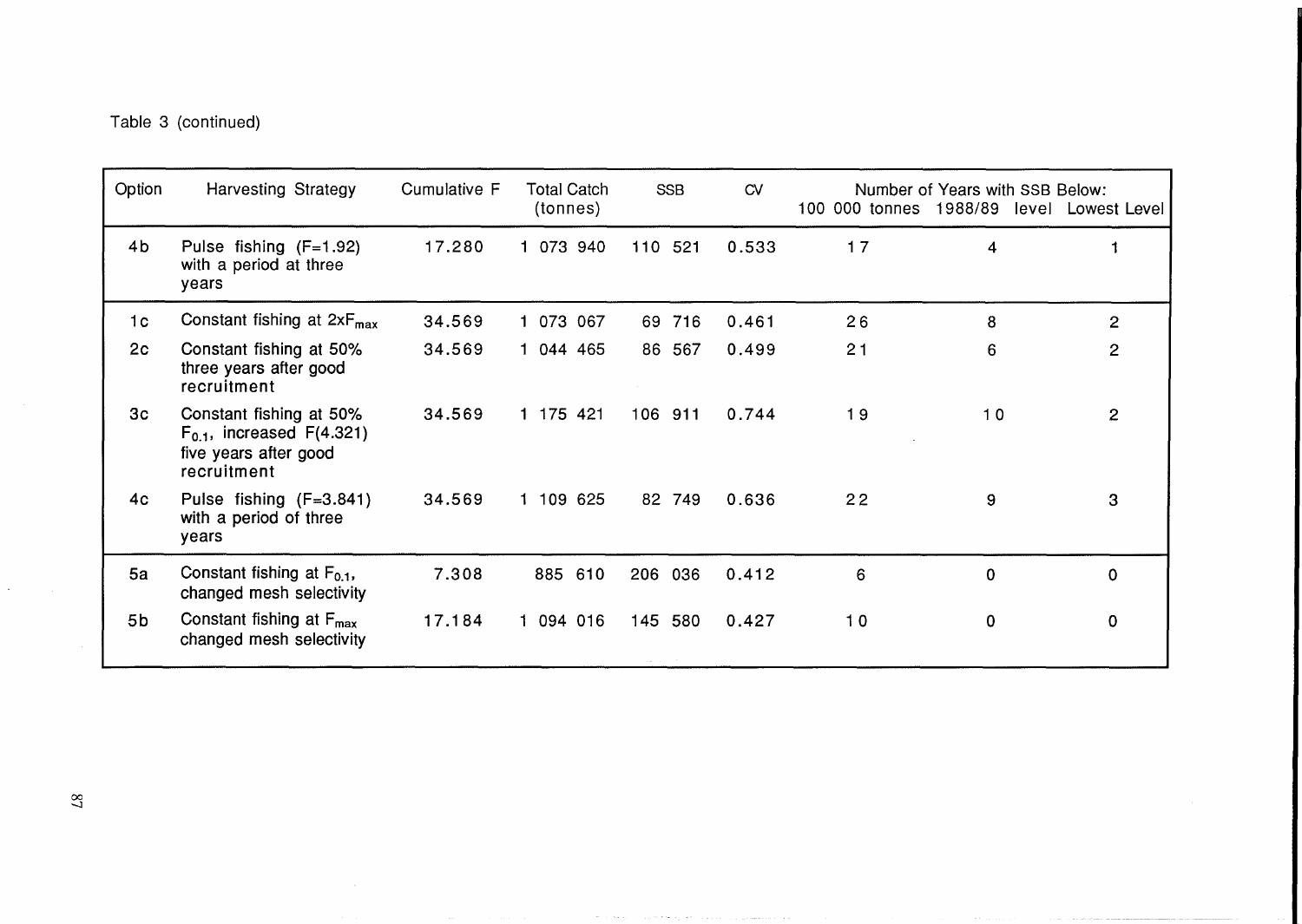

Figure 1: Historical pattern of recruitment in *Champsocephalus gunnari* around South Georgia (from Kock and Koster, 1989) used for the 30 year period of projection.



Figure 2: Catch and spawning stock biomass when fishing constantly at  $F_{0,1}$  (0.252) (option 1a, Table 3).

88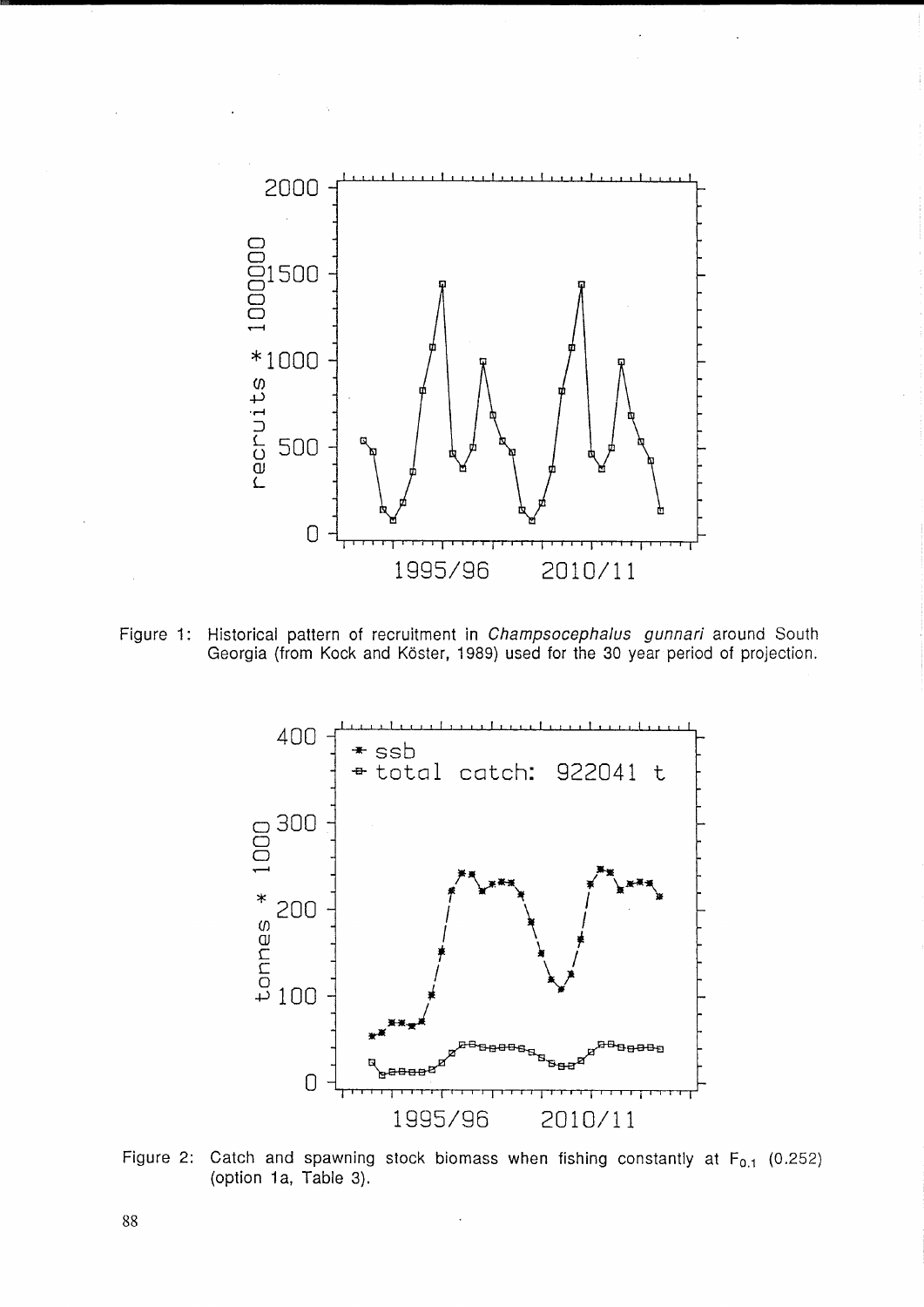

Figure 3: Catch and spawning stock biomass when fishing constantly at 50%  $F_{0.1}$ , with an increased F (0.735) three years after a good recruitment (> 900 x 10<sup>6</sup> individuals) (option 2a, Table 3).



Figure 4: Catch and spawning stock biomass with an increased F (0.735) five years after a good recruitment (> 900 x 106 individuals) (option 3a, Table 3).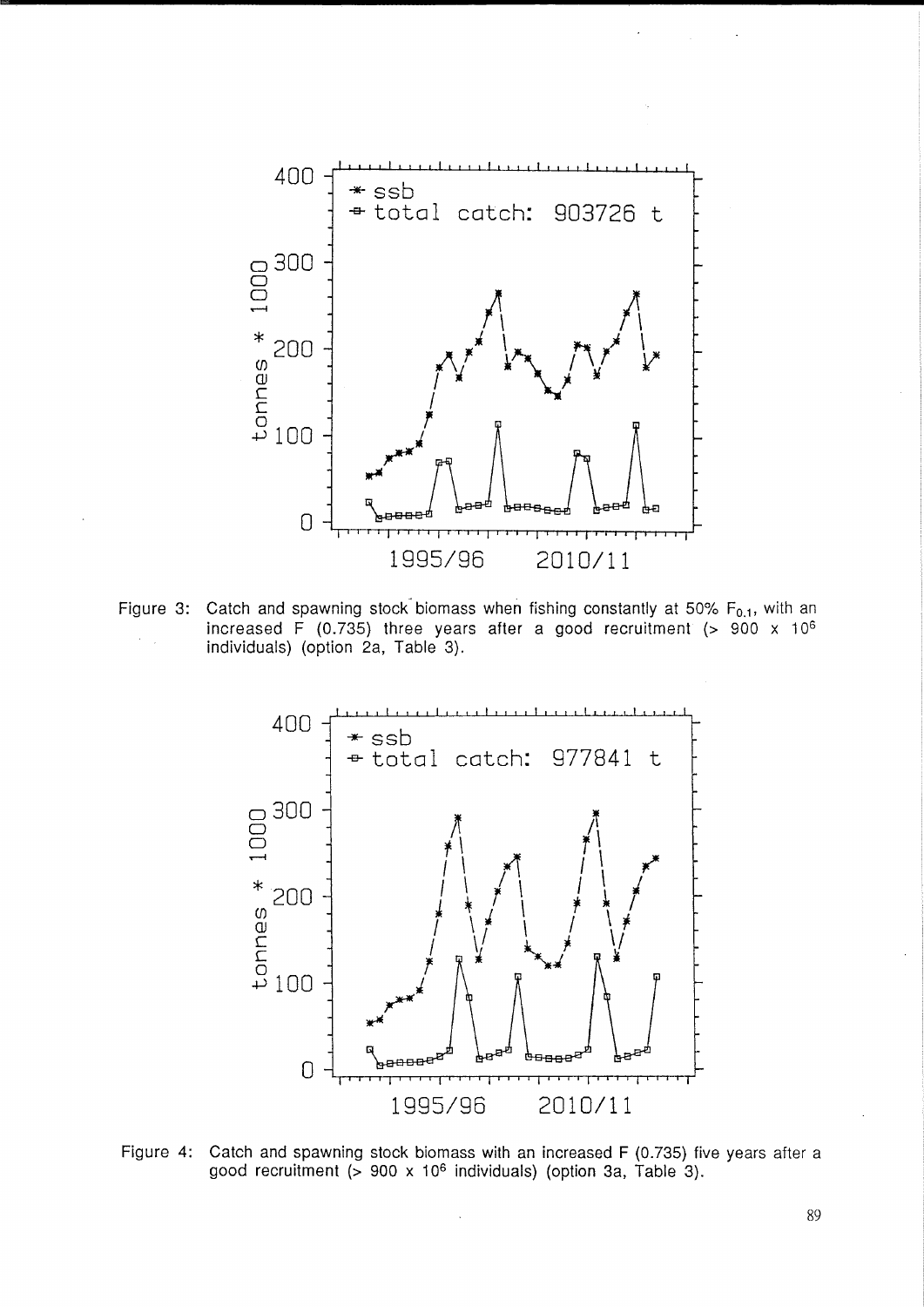

Figure 5: Catch and spawning stock biomass when pulse fishing (F=0.812) at an interval of three years (option 4a, Table 3).



Figure 6: Catch and spawning stock biomass when fishing constantly at  $F_{max}$  (0.596) (option 1b, Table 3).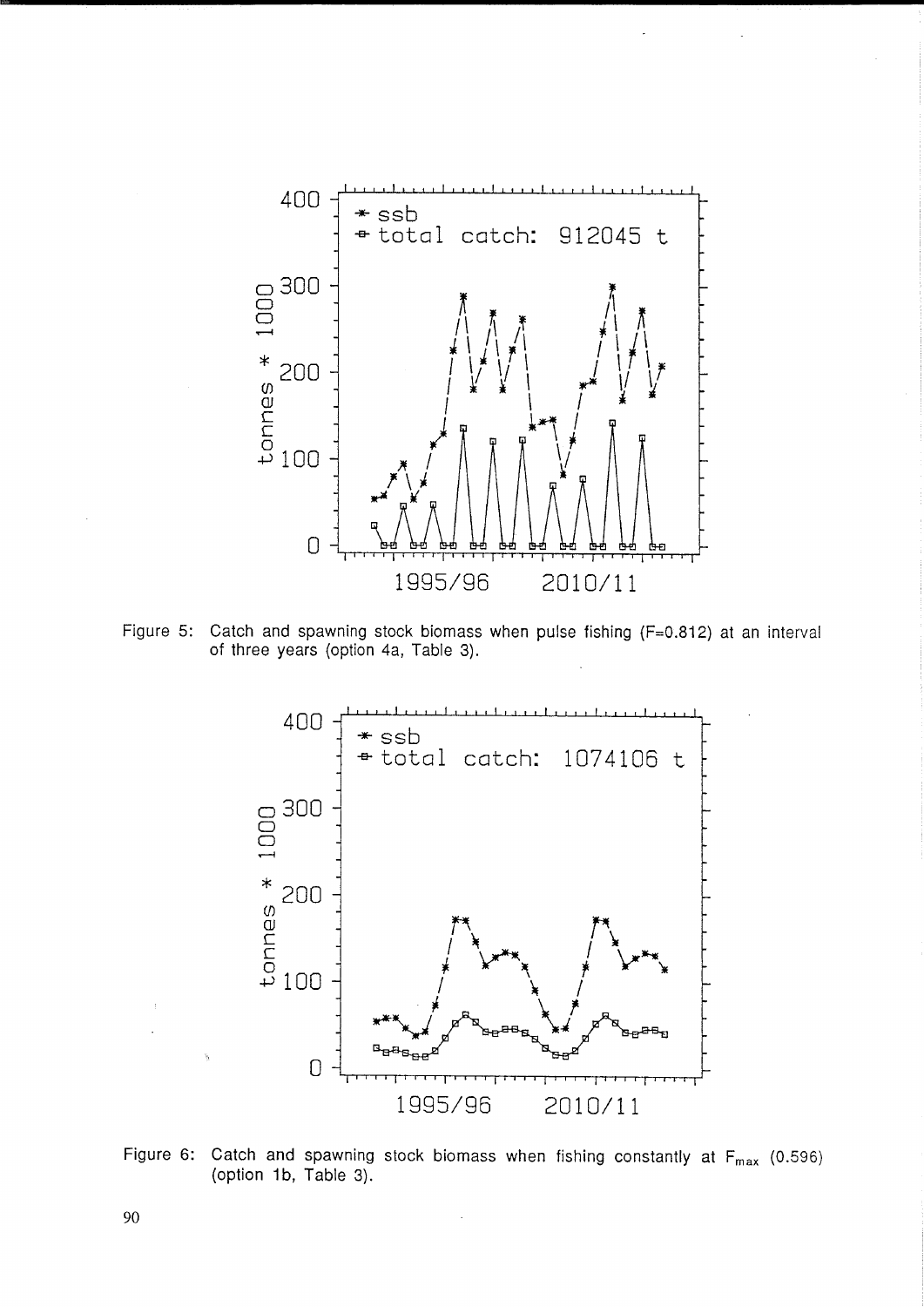

Figure 7: Catch and spawning stock biomass when fishing constantly at 50%  $F_{0.1}$ , with an increased recruitment  $(> 900 \times 10^6$  individuals) (option 2b, Table 3).



Figure 8: Catch and spawning stock biomass when fishing constantly at 50%  $F_{0,1}$ , with an increased F (2.398) five years after a good recruitment (> 900 x 106 individuals) (option 3b, Table 3).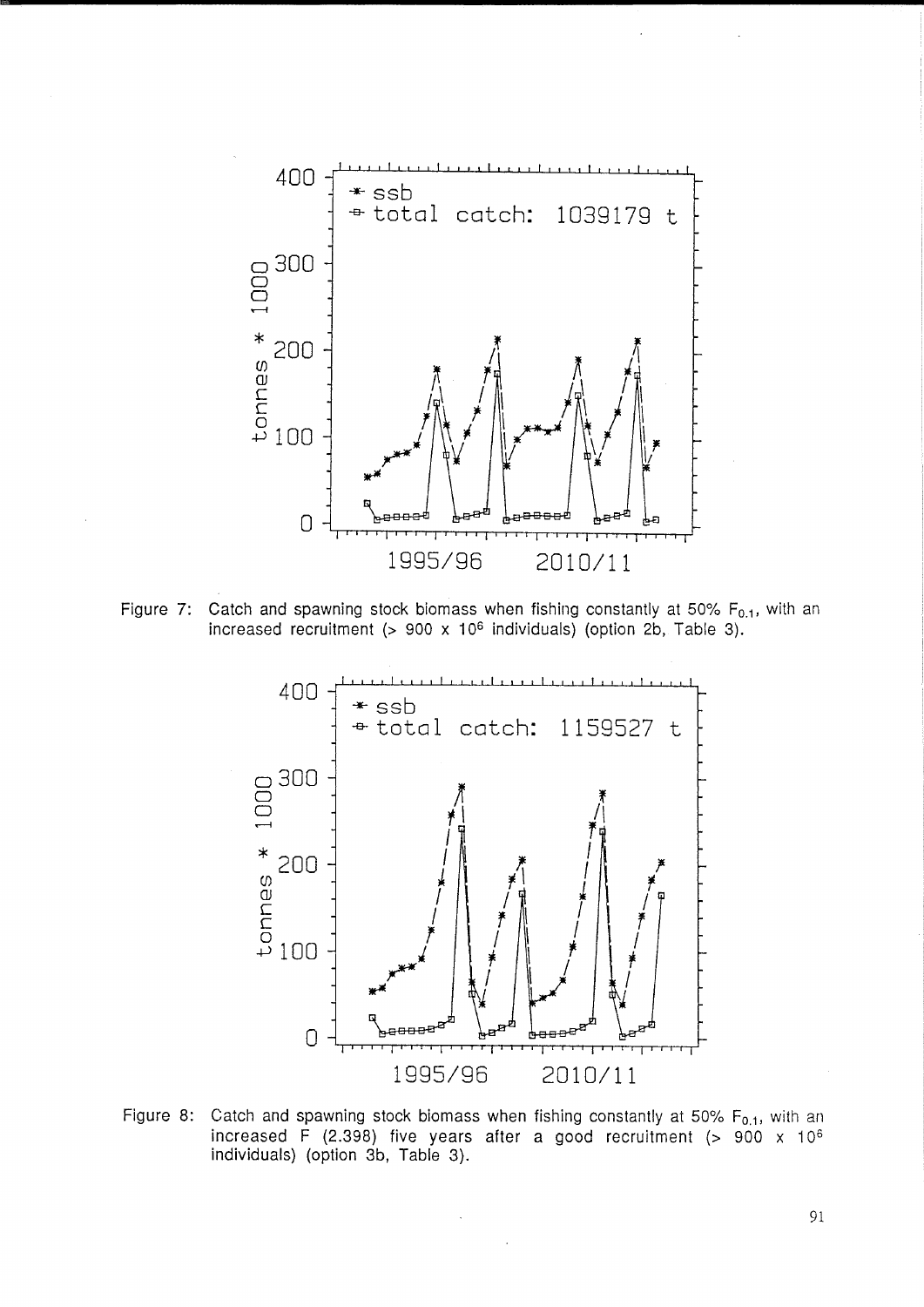

Figure 9: Catch and spawning stock biomass when pulse fishing (F=1.92) at an interval of three years (option 4b, Table 3).



Figure 10: Catch and spawning stock biomass when fishing constantly at  $2xF_{max}$ (option 1c, Table 3).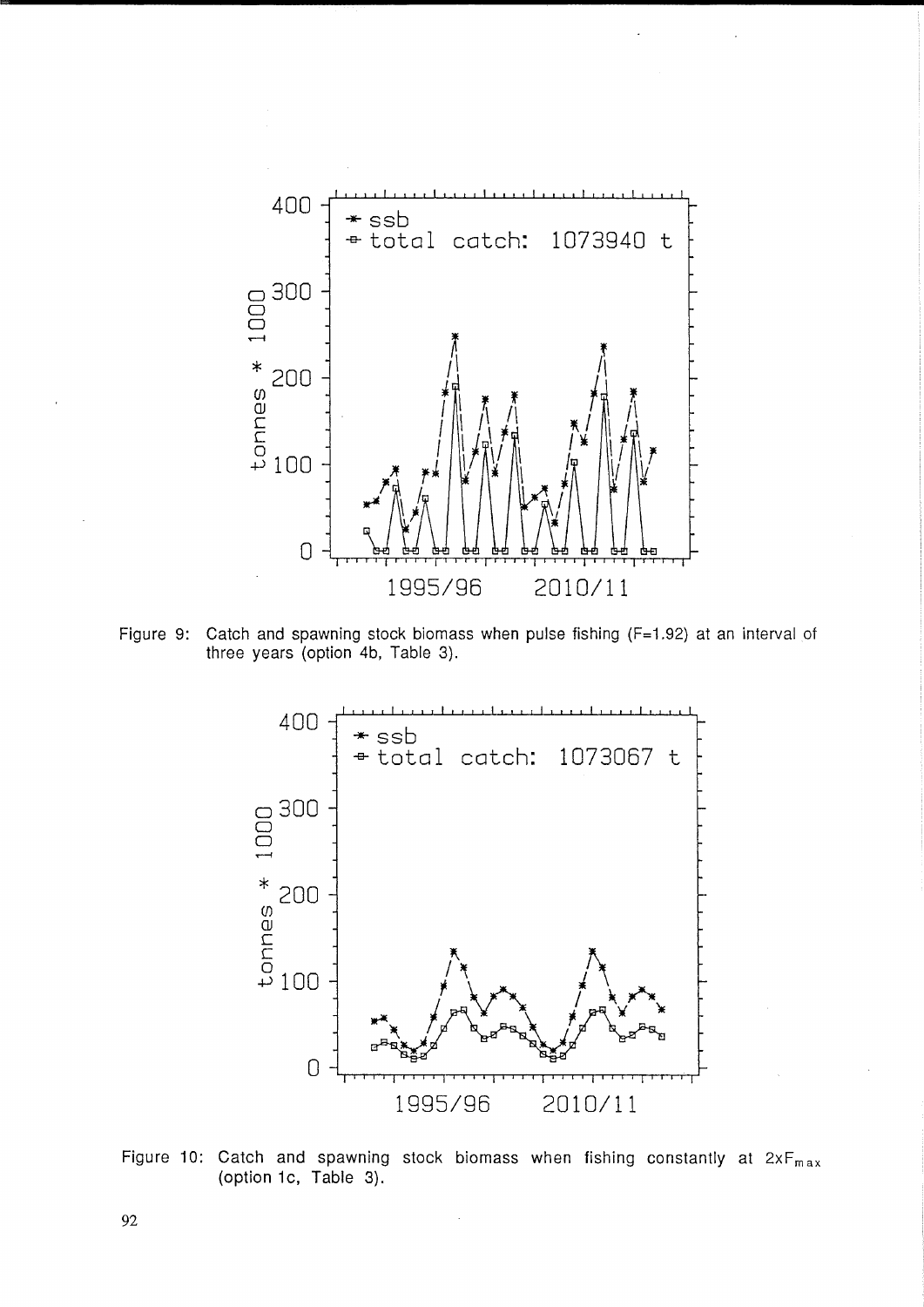

Figure 11: Catch and spawning stock biomass when fishing constantly at 50% F<sub>0.1</sub>, with increased F (4.321) three years after a good recruitment (> 900 x  $10^6$ individuals) (option 2c, Table 3).



Figure 12: Catch and spawning stock biomass when fishing constantly at 50%  $F_{0.1}$ , with increased F (4.321) five years after a good recruitment  $(> 900 \times 10^6$ individuals) (option 3c, Table 3).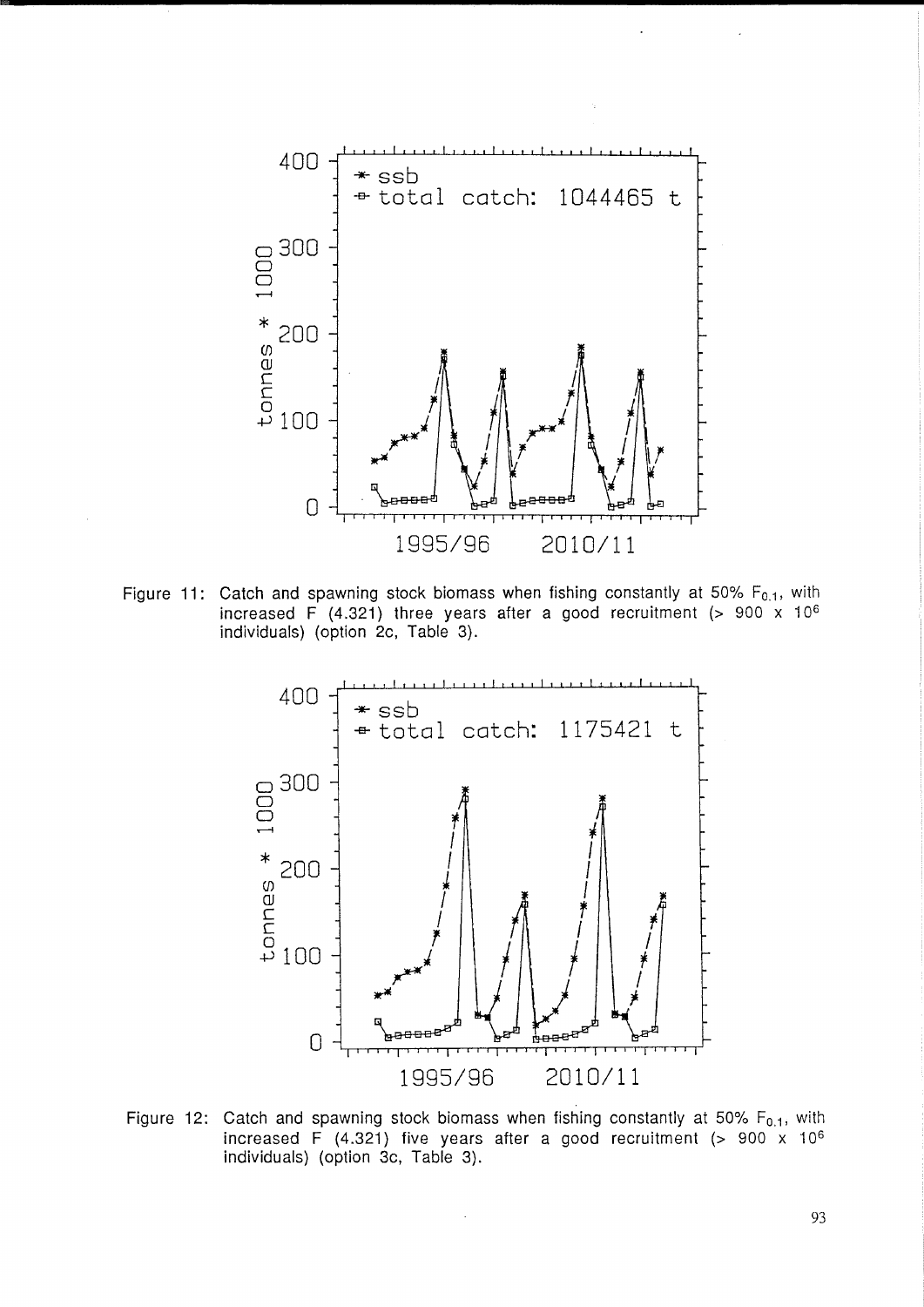

Figure 13: Catch and spawning stock biomass when pulse fishing (F=3.841) at an interval of three years (option 4c, Table 3).



Figure 14: Catch and spawning stock biomass when fishing constantly at  $F_{0.1}$  (0.252) with a change in partial recruitment (= net selectivity) (option Sa, Table 3).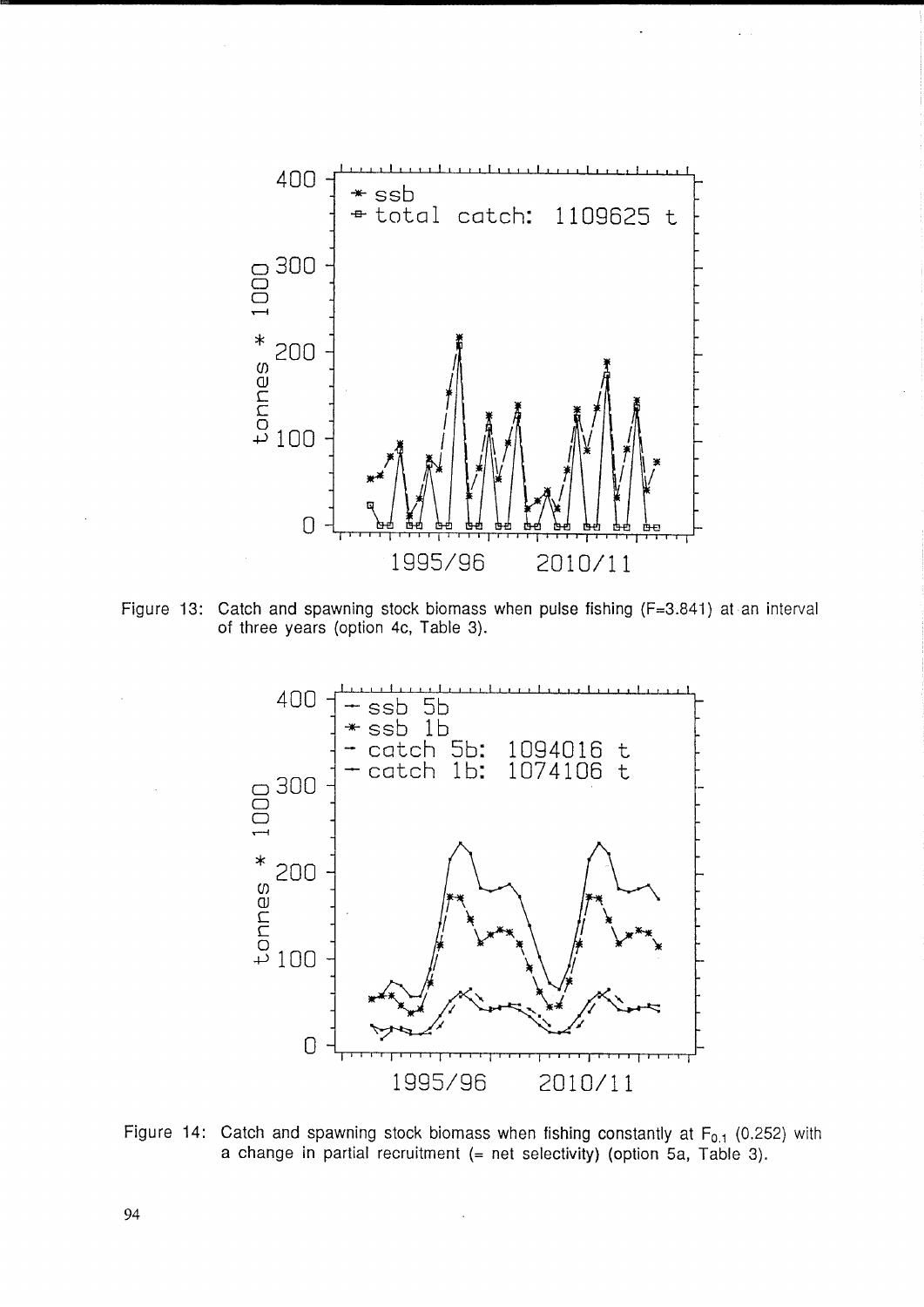

Figure 15: Catch and spawning stock biomass when fishing constantly at  $F_{max}$  (0.516) with a change in partial recruitment  $(=$  net selectivity) (option 5b).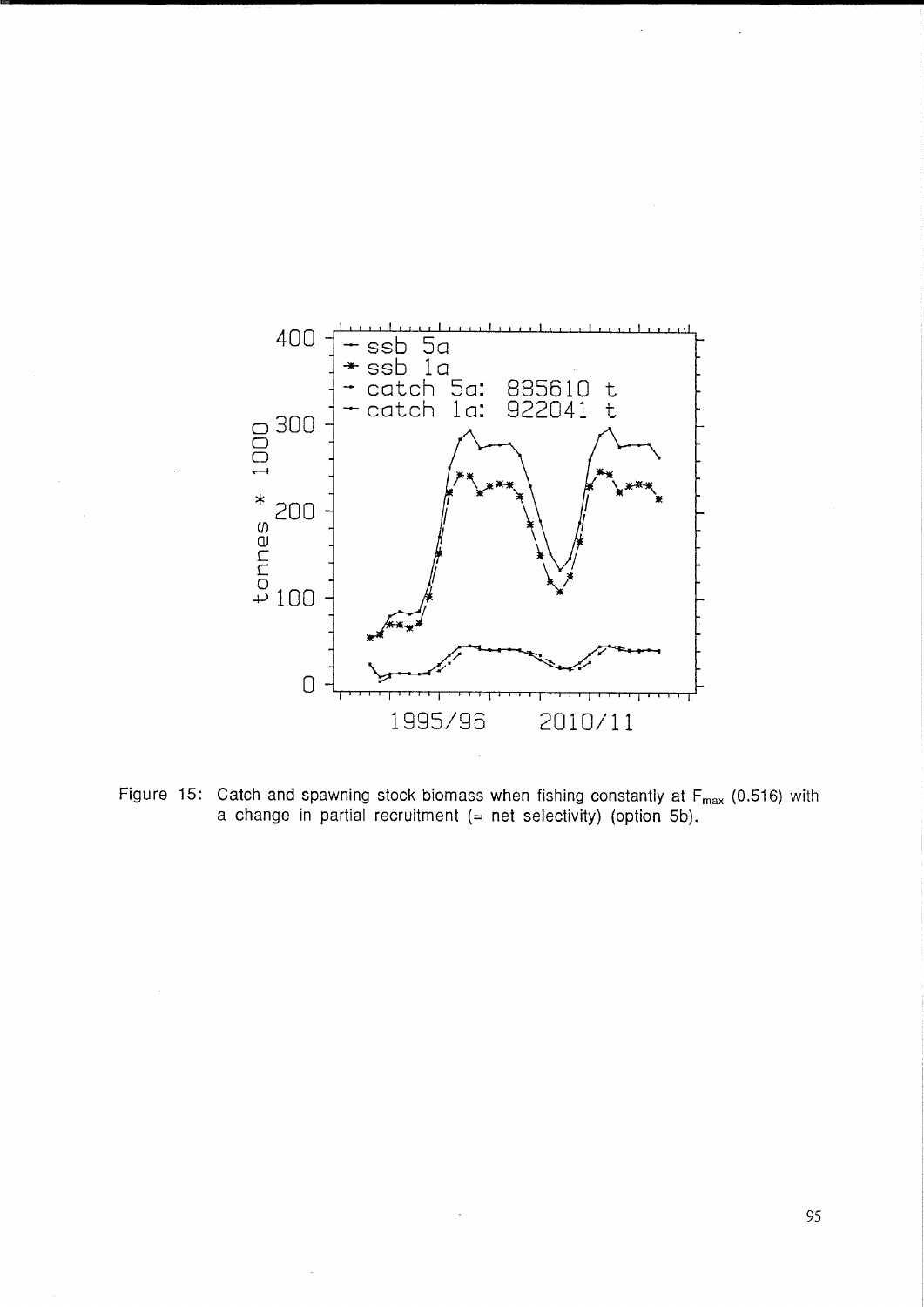### Liste des tableaux

- Tableau 1: Liste des valeurs en entrée pour la prévision du rendement et du stock de Champsocephalus gunnari dans la sous-zone 48.3.
- Tableau 2: Ensemble de valeurs de recrutement partiel qui refletent un changement de sélectivité du maillage dans la pêcherie de Champsocephalus gunnari dans la sous-zone 48.3.
- Tableau 3: Stratégies simulées d'exploitation de Champsocephalus gunnari dans la sous-zone 48.3, capture totale pendant la periode de prevision de 30 ans, biomasse moyenne du stock reproducteur (SSB) et coefficients de variation correspondants (CV), ainsi que nombre d'années où SSB est inférieur à 100000 tonnes, inferieur au niveau de 1988/89 de 53 400 t et inferieur à la valeur la plus faible jamais relevée de 24 800 tonnes.

### Liste des figures

- Figure 1: Modèle historique du recrutement de Champsocephalus gunnari autour de la Géorgie du Sud (provenant de Kock et Köster, 1989) utilisé pour la période de prévision de 30 ans.
- Figure 2: Capture et biomasse du stock reproducteur pour une pêche constante à  $F_{0,1}$ (0.252) (option 1a, Tableau 3).
- Figure 3: Capture et biomasse du stock reproducteur pour une pêche constante à 50% de  $F_{0.1}$ , avec une augmentation de F (0.735) trois ans après un bon recrutement (nombre d'individus > 900 x 10<sup>6</sup>) (option 2a, Tableau 3).
- Figure 4: Capture et biomasse du stock reproducteur avec un F augmenté (0.735) cinq ans après un bon recrutement (nombre d'individus > 900 x 10<sup>6</sup>) (option 3a, Tableau 3).
- Figure 5: Capture et biomasse du stock reproducteur pour une pêche par à-coups (F=0.812), par intervalles de trois ans (option 4a, Tableau 3).
- Figure 6: Capture et biomasse du stock reproducteur pour une pêche constante à  $F_{\text{max}}$ (0.596) (option 1b, Tableau 3).
- Figure 7: Capture et biomasse du stock reproducteur pour une pêche constante à 50% de F<sub>0.1</sub>, avec un recrutement augmenté (nombre d'individus > 900 x 10<sup>6</sup>) (option 2b, Tableau 3).
- Figure 8: Capture et biomasse du stock reproducteur pour une pêche constante à 50% de  $F_{0.1}$ , avec une augmentation de F (2.398) cinq ans après un bon recrutement (nombre d'individus >  $900 \times 10^6$ ) (option 3b, Tableau 3).
- Figure 9: Capture et biomasse du stock reproducteur pour une pêche par à-coups (F=1.92), par intervalles de trois ans (option 4b, Tableau 3).
- Figure 10: Capture et biomasse du stock reproducteur pour une pêche constante à  $2 \times F_{\text{max}}$  (option 1c, Tableau 3).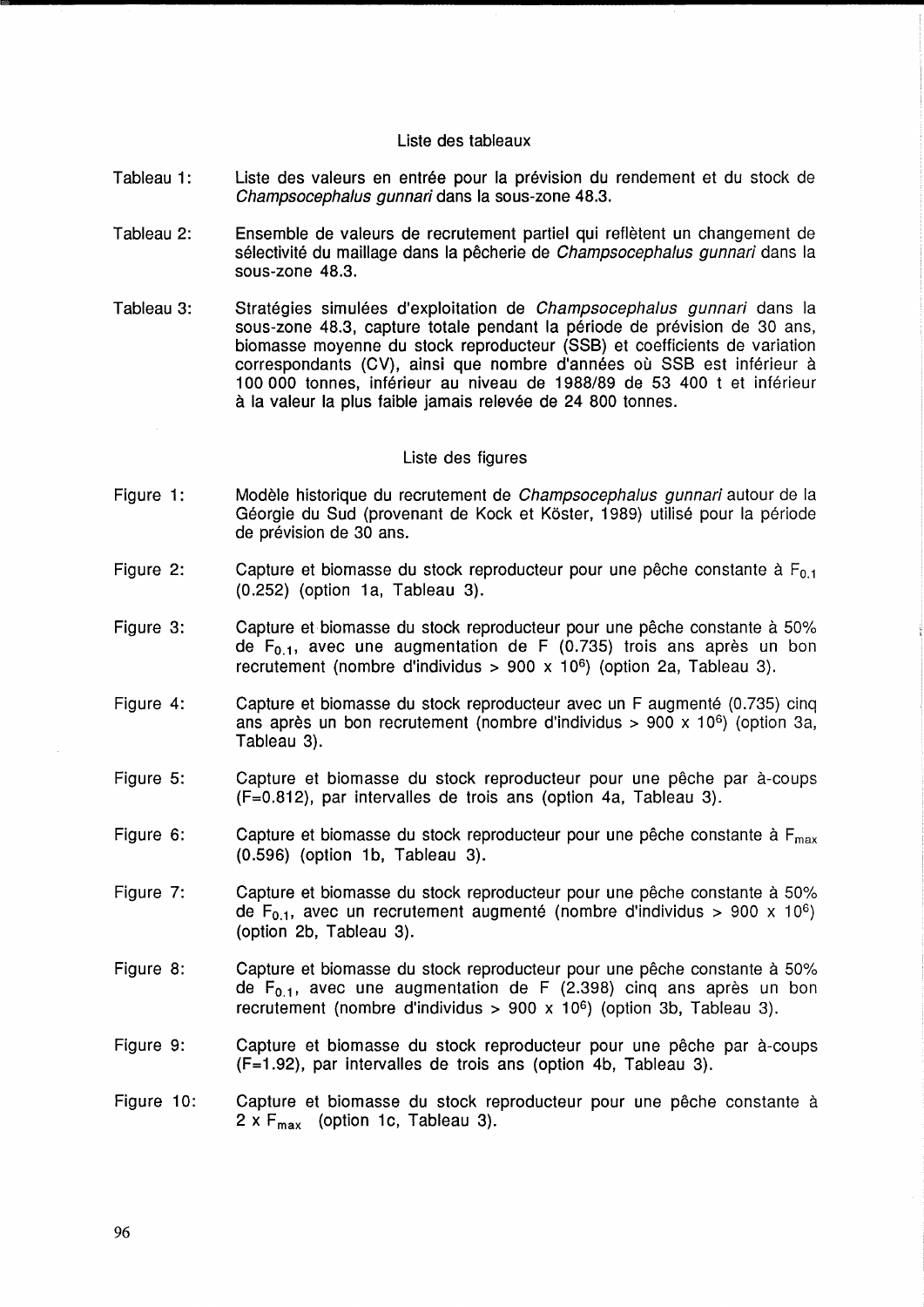- Figure **11:**  Capture et biomasse du stock reproducteur pour une pêche constante à 50% de  $F_{0.1}$ , avec un F augmenté (4.321) trois ans après un bon recrutement (nombre d'individus > 900 x 10<sup>6</sup>) (option 2c, Tableau 3).
- Figure 12: Capture et biomasse du stock reproducteur pour une pêche constante à 50% de  $F_{0.1}$ , avec une augmentation de F (4.321) cinq ans après un bon recrutement (nombre d'individus >  $900 \times 10^6$ ) (option 3c, Tableau 3).
- Figure 13: Capture et biomasse du stock reproducteur pour une peche par a-coups (F=3.841) par intervalles de trois ans (option 4c, Tableau 3).
- Figure 14: Capture et biomasse du stock reproducteur pour une pêche constante à  $F_{0,1}$ , (0.252) avec un changement de recrutement partiel (= selectivite du filet) (option Sa, Tableau 3).
- Figure 15: Capture et biomasse du stock reproducteur pour une pêche constante à  $F_{\text{max}}$ (0.516) avec un changement de recrutement partiel (= selectivite du filet) (option Sb, Tableau 3).

## Список таблиц

- Таблица 1: Использованные предположительные величины вылова и объема запаса *Champocephalus gunnari* в Подрайоне 48.3
- Таблица 2: Набор значений частичного пополнения, отражающих изменение селективности ячей при промысле Champsocephalus gunnari в Подрайоне 48.3.
- Таблица 3: Моделирование стратегий промысла Champocephalus gunnari в Подрайоне 48.3; общий вылов за 30 лет промысла, средняя биомасса нерестующего запаса  $(SSB)$  и соответствующие коэффициенты вариативности (CV), а также количество лет в течение которых SSB была ниже 100 000 т, ниже 53 400 т - уровня 1988/89 г. и ниже 24 800 т - минимального зарегистрированного ypOBH5I.

#### Список рисунков

- P<sub>M</sub>C<sub>y</sub> H<sub>c</sub> 1: Данные по пополнению запаса Champsocephalus gunnari в районе Южной Георгии (Кок и Кёстер, 1989 г.), использованные при моделировании 30-летнего периода промысла.
- P<sub>HCVHOK</sub> 2: Вылов и биомасса нерестующего запаса при постоянном уровне промысла F<sub>0.1</sub> (0,252) (вариант <mark>1а,</mark> Таблица 3).
- P<sub>HC</sub>y<sub>HOK</sub> 3: Вылов и биомасса нерестующего запаса при постоянном уровне промысла с 50% F<sub>0.1</sub> и при повышении F (0,735) через три года после хорошего пополнения (> 900 х 10<sup>6</sup> особей) (вариант 2a, Таблица 3).
- P<sub>HC</sub>y<sub>HOK</sub> 4: Вылов и биомасса нерестующего запаса при повышении F (0,735) через пять лет после хорошего пополнения (> 900 х 10<sup>6</sup> особей) (вариант За, Таблица 3).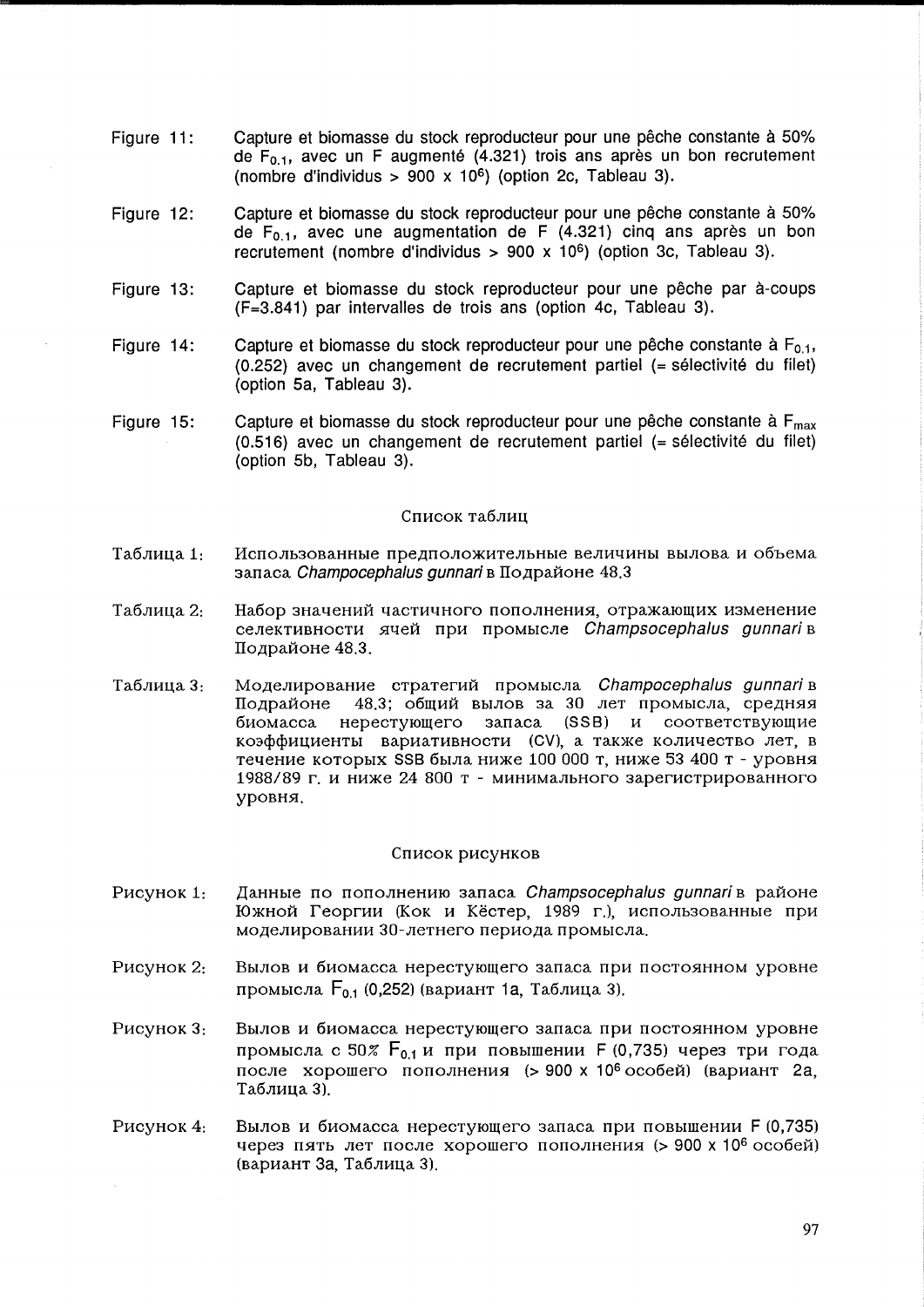- Рисунок 5: Вылов и биомасса нерестующего запаса при пульсирующем (F=0,812) с интервалом в три года (вариант 4а, промысле Таблица3).
- Рисунок 6: Вылов и биомасса нерестующего запаса при постоянном уровне промысла F<sub>max</sub> (0,596) (вариант 1b, Таблица 3).
- Вылов и биомасса нерестующего запаса при постоянном уровне Рисунок 7: промысла 50%  $F_{0.1}$  при возрастающем пополнении (> 900 х 10<sup>6</sup> особей) (вариант 2b, Таблица 3).
- Рисунок 8: Вылов и биомасса нерестующего запаса при постоянном уровне промысла 50%  $F_{0,1}$  при повышении F (2,398) через пять лет после хорошего пополнения (> 900 х10<sup>6</sup> особей) (вариант 3b, Таблица 3).
- Рисунок 9: Вылов и биомасса нерестующего запаса при пульсирующем (F=1.92) с интервалом в три года (вариант 4b, промысле Таблица 3).
- Рисунок 10: Вылов и биомасса нерестующего запаса при постоянном уровне промысла 2х F<sub>max</sub> (вариант 1с, Таблица 3).
- Вылов и биомасса нерестующего запаса при постоянном уровне Рисунок 11: промысла в 50%  $F_{0,1}$ и повышении F (4,321) через три года после хорошего пополнения (> 900 х 10<sup>6</sup> особей) (вариант 2с. Таблица 3).
- Рисунок 12. Вылов и биомасса нерестующего запаса при постоянном уровне промысла в 50%  $F_{0,1}$ и повышении F (4,321) через пять лет после хорошего пополнения (> 900 х 10<sup>6</sup> особей) (вариант 3с, Таблица 3).
- Рисунок 13: Вылов и биомасса нерестующего запаса при пульсирующем (F=3.841) с интервалом в три года (вариант 4с, промысле Таблица 3).
- Рисунок 14: Вылов и биомасса нерестующего запаса при постоянном уровне промысла в F<sub>0.1</sub> (0,252) и изменении частичного пополнения (= селективность сетей) (вариант 5а, Таблица 3).
- Рисунок 15: Вылов и биомасса нерестующего запаса при постоянном уровне промысла F<sub>max</sub> (0,516) и изменении частичного пополнения (= селективность сетей) (вариант 5b, Таблица 3).

## Lista de las tablas

- Tabla 1: Lista de los valores de entrada para la proyección de población y rendimiento de Champsocephalus gunnari en la subárea 48.3.
- Tabla 2: Conjunto de valores de reclutamiento parcial que reflejan un cambio en la selectividad de malla en la pesca de Champsocephalus gunnari en la Subárea  $48.3.$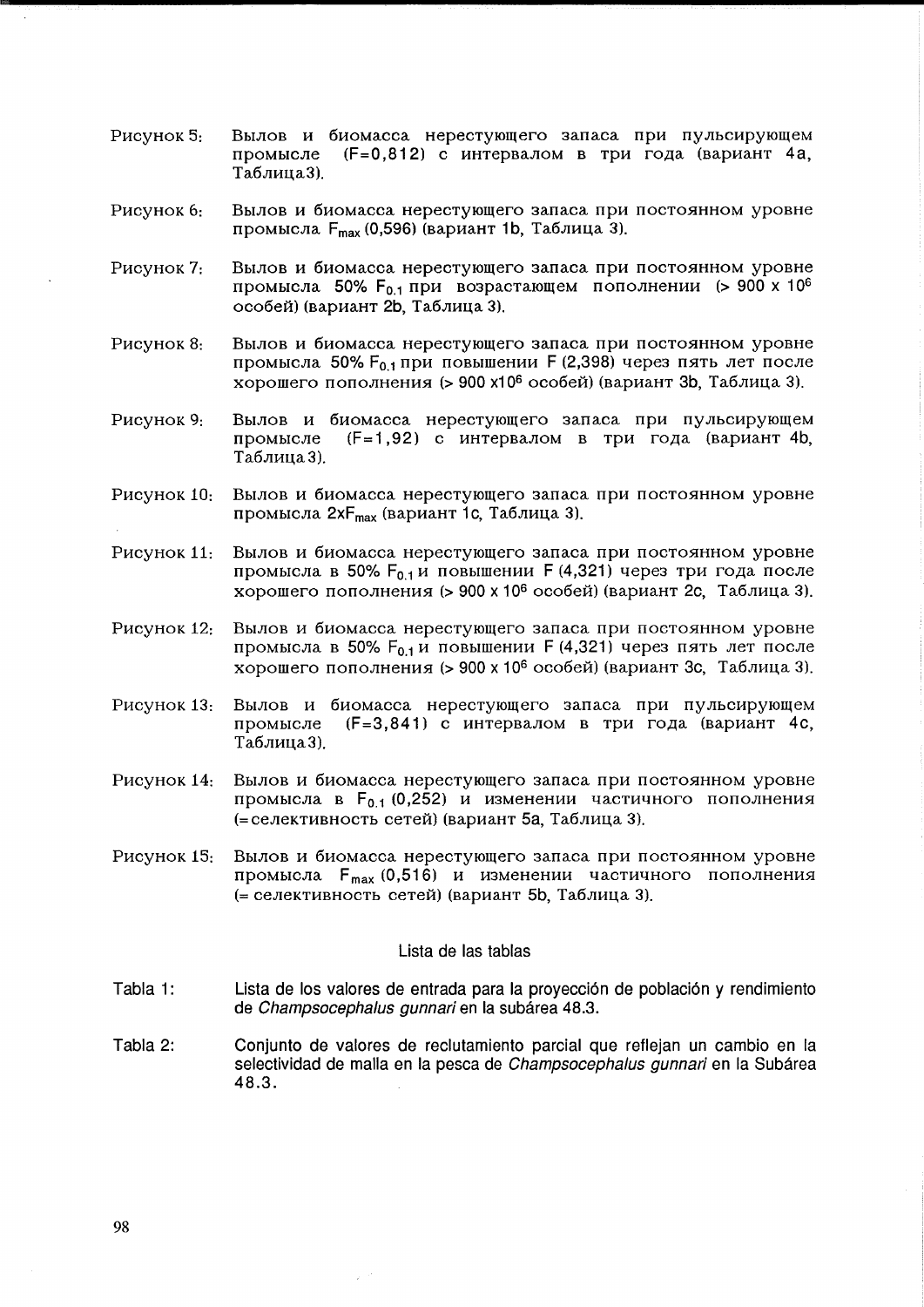Tabla 3: Estrategias de pesca simulada de Champsocephalus qunnari en la Subárea 48.3, pesca total durante el perlodo de proyecci6n de 30 anos, biomasa de la poblaci6n de desove promedia (SS8) coeficientes correspondientes de variación (CV) y también la cantidad de años durante los cuales SSB está bajo las 100 000 toneladas, bajo el nivel de 1988/89 de 53 400 toneladas y bajo el valor mínimo en récord de 24 800 toneladas.

## Lista de las figuras

- Figura 1: Normas históricas del reclutamiento de Champsocephalus gunnari alrededor de Georgia del Sur (de Kock y Köster, 1989) utilizados para la proyección de un período de 30 años.
- Figura 2: Pesca y biomasa reproductora cuando se pesca continuamente en  $F_{0,1}$ (0.252) (opción 1a, tabla 3).
- Figura 3: Pesca y biomasa reproductora cuando se pesca continuamente al 50%  $F_{0,1}$  con un aumento en F (0,735) 3 años después de un buen reclutamiento  $(> 900 \times 10^6$  ejemplares) (opción 2a, tabla 3).
- Figura 4: Pesca y biomasa reproductora cuando se pesca continuamente con F aumentada (0,735) 5 años después de un buen reclutamiento  $(> 900 \times 10^6$  ejemplares) (opción 3a, tabla 3).
- Figura 5: Pesca y biomasa reproductora cuando se pesca intermitentemente  $(F=0.812)$  cada tres años (opción 4a, tabla 3).
- Figura 6: Pesca y biomasa reproductora cuando se pesca continuamente con  $F_{\text{max}}$ (0.596) (opción 1b, tabla 3).
- Figura 7: Pesca y biomasa reproductora cuando se pesca continuamente al 50% F<sub>0.1</sub> con un aumento en el reclutamiento (>900x106 ejemplares) (opci6n 2b, tabla 3).
- Figura 8: Pesca y biomasa reproductora cuando se pesca continuamente al 50%  $F_{0.1}$  con un aumento en F (2.398) 5 años después de un buen reclutamiento  $(> 900 \times 10^6$  ejemplares) (opción 3b, tabla 3).
- Figura 9: Pesca y biomasa reproductora cuando se pesca intermitentemente (F=1.92) cada tres años (opción 4b, tabla 3).
- Figura 10: Pesca y biomasa reproductora cuando se pesca continuamente con  $2xF_{max}$ (opción 1c, tabla 3).
- Figura 11: Pesca y biomasa reproductora cuando se pesca continuamente al 50%  $F_{0.1}$  con un aumento en F (4.321) 3 años después de un buen reclutamiento  $($  > 900 x 10<sup>6</sup> ejemplares) (opción 2c, tabla 3).
- Figura 12: Pesca y biomasa reproductora cuando se pesca continuamente al 50%  $F_{0.1}$  con un aumento en F (4.321) 5 años después de un buen reclutamiento  $(> 900 \times 10^6$  ejemplares) (opción 3c, tabla 3).
- Figura 13: Pesca y biomasa reproductora cuando se pesca intermitentemente  $(F=3.841)$  cada tres años (opción 4c, tabla 3).